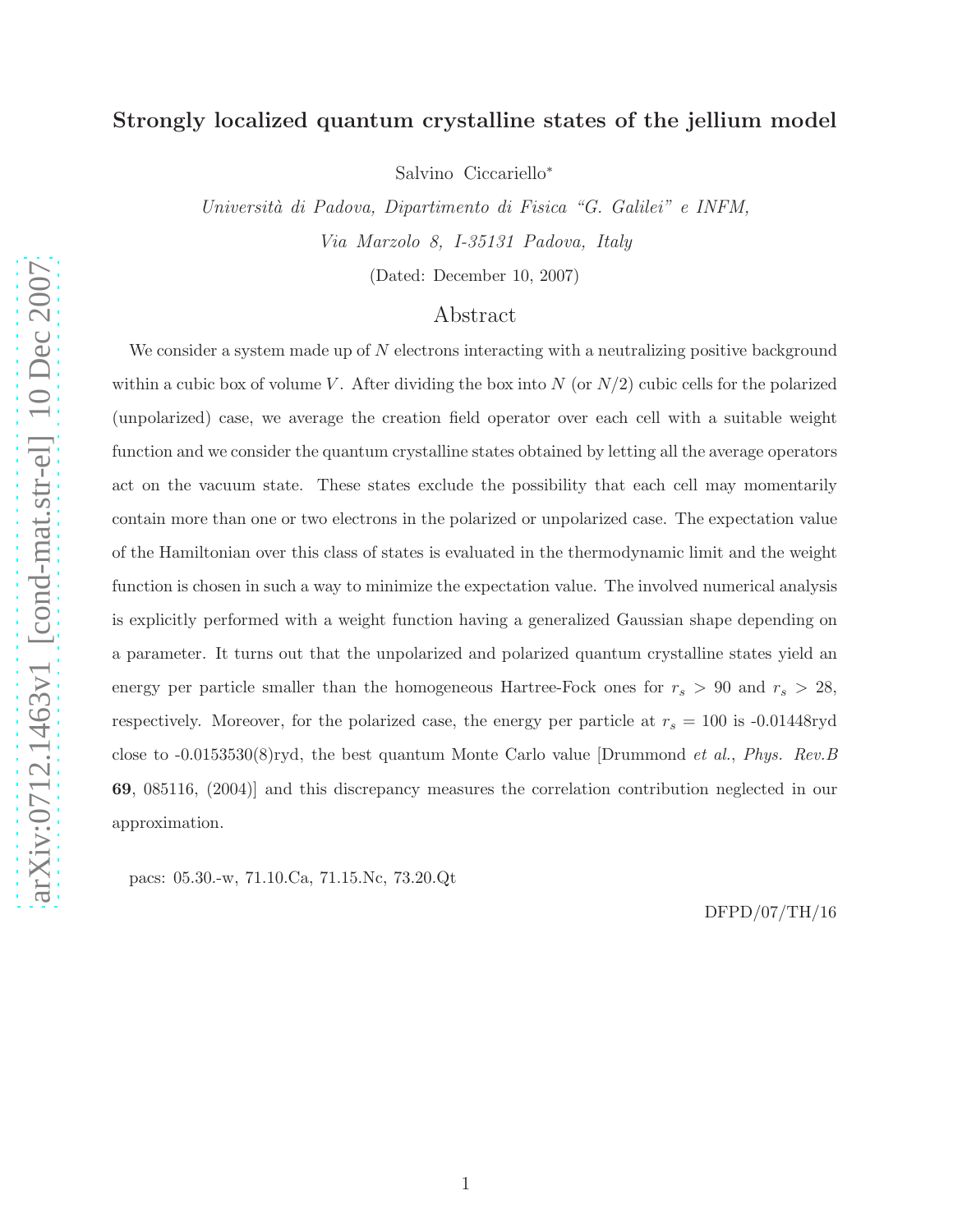#### I. INTRODUCTION

Quantum Coulombian systems determine the properties of common matter but their theoretical investigation is far from being complete. Around the sixties it has been proved that they are  $H$ -stable<sup>1,2</sup> and thermodynamically stable<sup>3</sup> provided that they are overall neutral and all the constituting species with electrical charges of a given sign are made up of Fermions<sup>2,4</sup>. From this result follows that the so-called jellium model<sup>5</sup> of metallic conductors has a fundamental state  $|\Psi_0\rangle$  with eigenvalue  $E_0(N, V)$  such that  $\epsilon_0(n) \equiv E_0(N, V)/N$  exists as function of the particle number density  $n \equiv N/V$  in the thermodynamic limit:  $N \to \infty$ ,  $V \to \infty$  with *n* fixed. Choosing units such that  $\hbar = 1$ , the Hamiltonian of the model reads

$$
\hat{H} = \hat{H}_0 + \hat{V} = \sum_{\mathbf{k}} \sum_{s=1}^{2} \frac{\mathbf{k}^2}{2m} a_{\mathbf{k},s}^{\dagger} a_{\mathbf{k},s} +
$$
\n
$$
\frac{1}{2V} \sum_{\mathbf{k}, \mathbf{q}, \mathbf{p}}' \sum_{s,s'=1}^{2} \frac{4\pi e^2}{q^2} a_{\mathbf{k}+\mathbf{q},s}^{\dagger} a_{\mathbf{p}-\mathbf{q},s'}^{\dagger} a_{\mathbf{p},s'} a_{\mathbf{k},s}
$$
\n(1)

where the involved symbols have the standard meaning (see,  $e.g.,$  section 3 of Ref.  $[6]$ ) and the prime on the summation symbol means that the value  $q = 0$  is excluded from the sum, a convention adopted throughout the paper. Wigner<sup>5</sup> evaluated the expectation value of  $\hat{H}$ over the state

$$
|\mathcal{F}_u\rangle \equiv \prod_{|\mathbf{k}| \le k_{\mathcal{F}}} \prod_{s=1}^2 a_{\mathbf{k},s}^\dagger |0\rangle,\tag{2}
$$

describing the fundamental state of a degenerate Fermi gas of N (non-interacting) electrons with Fermi momentum  $k_F \equiv (3\pi^2 n)^{1/3}$ . The resulting energy expression coincides with that obtained the Hartree-Fock (HF) equations under the homegeneity assumption. It reads

$$
\epsilon_{Jl,u}(r_s) \equiv \langle F_u | \hat{H} | F_u \rangle / (Ne^2 / 2a_0) \n= \left[ \frac{3}{5 r_s^2} \left( \frac{9\pi}{4} \right)^{2/3} - \frac{3}{2\pi r_s} \left( \frac{9\pi}{4} \right)^{1/3} \right] = \frac{2.21}{r_s^2} - \frac{0.916}{r_s},
$$
\n(3)

where

$$
r_s \equiv r_0/a_0, \quad a_0 \equiv 1/me^2,
$$
  

$$
r_0 = (3/4\pi n)^{1/3} = (9\pi/4)^{1/3}/k_{\rm F},
$$
 (4)

 $r_s$  being the perturbative parameter and  $m$  the electron mass. On general grounds one has

$$
\epsilon_o(r_s) = \epsilon_{Jl,u}(r_s) + \epsilon_{corr,u}(r_s),\tag{5}
$$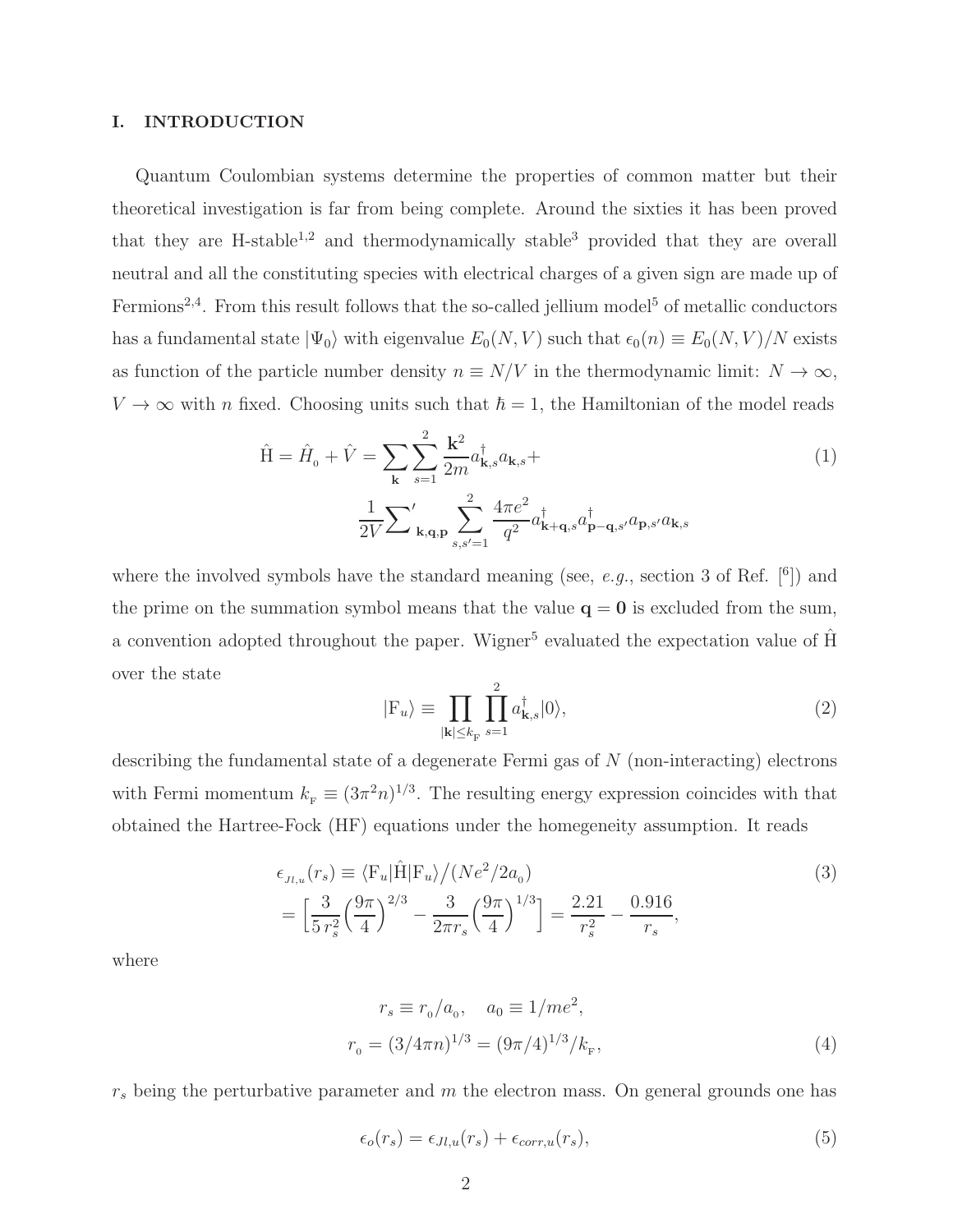where  $\epsilon_{corr,u}(r_s)$  denotes the sum of the remaining terms in the perturbative expansion. It obeys the inequality  $\epsilon_{corr,u}(r_s) < 0$  and is named correlation energy. Its evaluation is by no way easy. In fact, no further progress in its analytical knowledge was made since  $\text{papers}^{7-12}$ that yielded the expression

$$
\epsilon_{corr,u}(r_s) = 0.0622 \ln r_s - 0.094 + 0.018 r_s \ln r_s
$$

$$
- 0.020 r_s + O(r_s^2 \ln r_s), \tag{6}
$$

the last addend being the most recently evaluated one<sup>12</sup>. Expression (6) can only be accurate for dense systems, because at low density it becomes positive and violates the reported inequality. Even though  $\epsilon_{\text{corr}}(r_s)$  is practically unknown from an analytical point of view, it is expected to be small in comparison to Eq. (3). In fact, on the one hand the minimum of Eq. (3) and the corresponding  $r<sub>s</sub>$  value compare favourably with the ionization energy and the  $r_s$  value of metallic sodium<sup>6</sup>. The same happens for the bulk moduli and the cohesive energies of some typical metals (see table 2.2 of Ref.  $[13]$  and table 5.3 of  $[14]$ ). On the other hand, density functional theory  $(DFT)^{15}$  and quantum Monte Carlo  $(QMC)$  $calicalculations<sup>16-22</sup>$  nowadays provide accurate numerical approximations of the correlation energy that definitely results to be small in comparison to Eq. (3) [see Figs. 1 and 2]. This property also applies to the polarized jellium. In fact,  $Bloch<sup>23</sup>$  showed that, if the fundamental state of the jellium is assumed to be fully polarized, the simple HF approximation of the energy per particle is

$$
\epsilon_{Jl,p}(r_s) = \frac{2^{2/3} 2.21}{r_s^2} - \frac{2^{1/3} 0.916}{r_s}.\tag{7}
$$

This energy becomes smaller than Eq. (3)'s as  $r_s > 5.7$ . Thus one expects that the jellium, as its density decreases, passes from the unpolarized to the polarized state. Moreover, at low densities, both Eq. (3) and Eq. (7) yield an energy per particle greater than that of ionic crystals. This observation led Wigner<sup>5</sup> to suggest that, at low density, the jellium becomes a crystal (known as Wigner crystal) in the sense that each of its electrons oscillates around its equilibrium position, forming in this way a lattice of harmonic oscillators. In fact, under the assumptions that the crystalline structure is a bcc one and that the harmonic oscillators are decoupled, Wigner<sup>24</sup> obtained the following energy per particle

$$
E_{crst}/(Ne^2/2a_0) = -\frac{1.79}{r_s} + \frac{3}{r_s^{3/2}}, \qquad r_s \gg 1.
$$
 (8)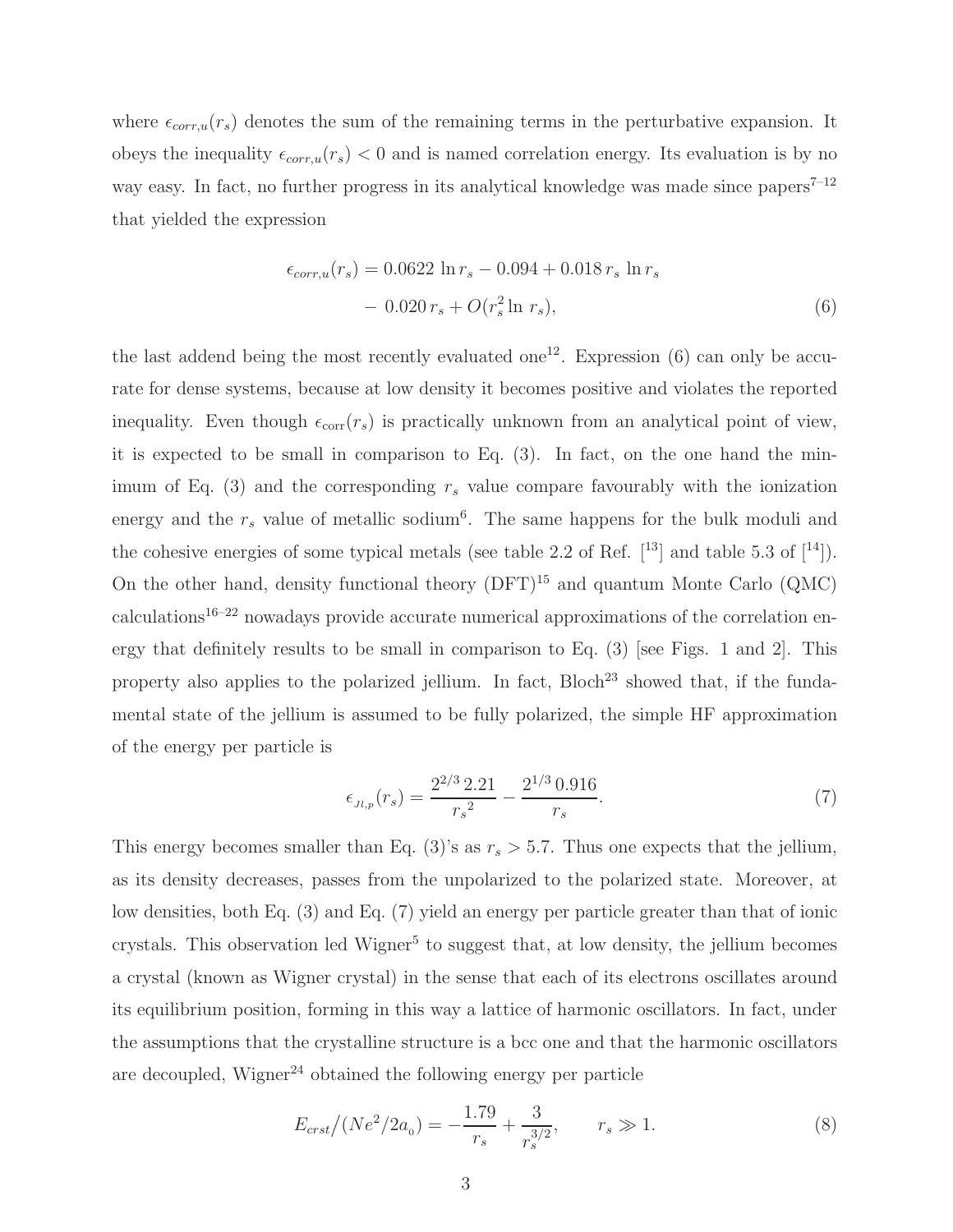

FIG. 1: The energy per particle of the jellium model (in Rydberg units) in the inner part of the  $r_s$ -range according to different approximations. Unpolarized case: Eq. (3)  $\rightarrow$  dotted curve, QMC results<sup>21</sup> <sup>→</sup> full circles; SLQCS <sup>→</sup> long-dashed curve. Polarized case: Eq. (7)→dot-short-dash; Eq. (9)  $\rightarrow$  dot-long-dash; QMC results<sup>21</sup>  $\rightarrow$  full triangles: SLQCS  $\rightarrow$  continuous curve.

Carr<sup>25</sup> improved this analysis taking into account the coupling among the oscillators and (leaving aside a further small positive  $O(r_s^{-2})$  term) found that

$$
E_{crst}/(Ne^2/2a_0) = -\frac{1.79}{r_s} + \frac{2.66}{r_s^{3/2}}, \qquad r_s \gg 1.
$$
 (9)

Both expressions are definitely smaller than Eq.s  $(3)$  and  $(7)$  at large  $r<sub>s</sub>$  (see Figs. 1 and 2). For a reason explained below, this finding would not have been sufficient to conclude that Wigner's suggestion holds true. This conclusion only follows from the fact that DFT<sup>26</sup> and QMC analyses<sup>17,18,20–22</sup> definitely showed that, at high dilution (i.e.  $r_s > 106 \pm 1$  according to the most recent QMC analysis<sup>22</sup>), the stable phase of the jellium model is the fully polarized bcc one. Hence, Wigner's idea that the low density jellium model has a crystalline structure presently can be considered fully established. In passing we mention that this idea has recently found further applications in relating two-dimensional Wigner crystals in presence of a strong magnetic field to quantum Hall effects<sup>27-29</sup>. The reason why Wigner's conclusion cannot be drawn from the fact that the energies predicted by Eqs. (8) and (9) are smaller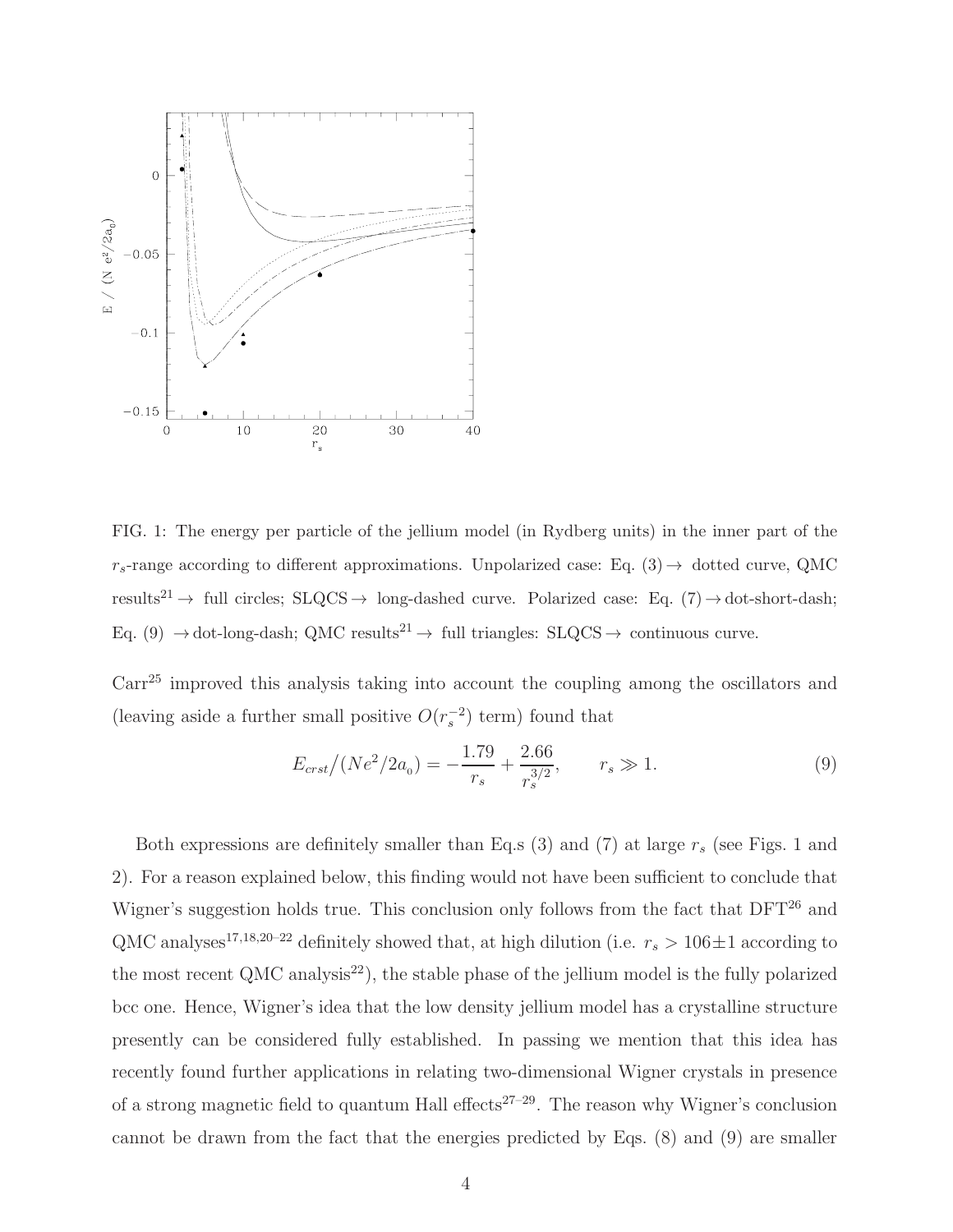

FIG. 2: Outer  $r_s$ -range. The curves have the same meaning as in Fig.1. The full squares are the QMC values<sup>17</sup> relevant to the polarized bbc phase. (One full square and all full triangles are hardly distinguishable from the corresponding full circles.)

than that of Eq. (7) is related to the fact that, in deriving Eqs. (8) or (9), Wigner and Carr respectively substituted Hamiltonian  $(1)$  with that of N appropriate uncoupled or coupled oscillators plus an appropriate constant. By so doing, the Hamiltonians do not coincide with Eq. (1) and one no longer can invoke Rayleigh-Ritz' principle to conclude that the quantum state associated to the crystalline picture is closer than Eq. (7)'s to the true fundamental state. This appears even more evident from the fact that the energies predicted by Eqs. (8) and (9) are smaller than Eq. (7)'s throughout the full  $r_s$  range. In principle, to show that at low density the fundamental state of (1) corresponds to that of a crystal, one should show the the minimum expectation value of H only occurs over an appropriate normalized quantum crystalline state  $|\Psi_{cr,0}\rangle$ . Of course, this would correspond to exactly solve the problem. This being - if not impossible - very hard, one has to confine himself to look for a quantum crystalline state such that the expectation value of  $\hat{H}$  on it is smaller than that over state  $|F_u\rangle$ . Actually, this has already been done in Ref.<sup>[30]</sup> by solving the HF equations for a Wigner crystal due to the fact that the HF equations coincide with equations obtained minimizing the expectation value of H over a determinantal wave-function<sup>22</sup>. In this paper we shall provide a different procedure that, based on Rayleigh-Ritz's principle and quantum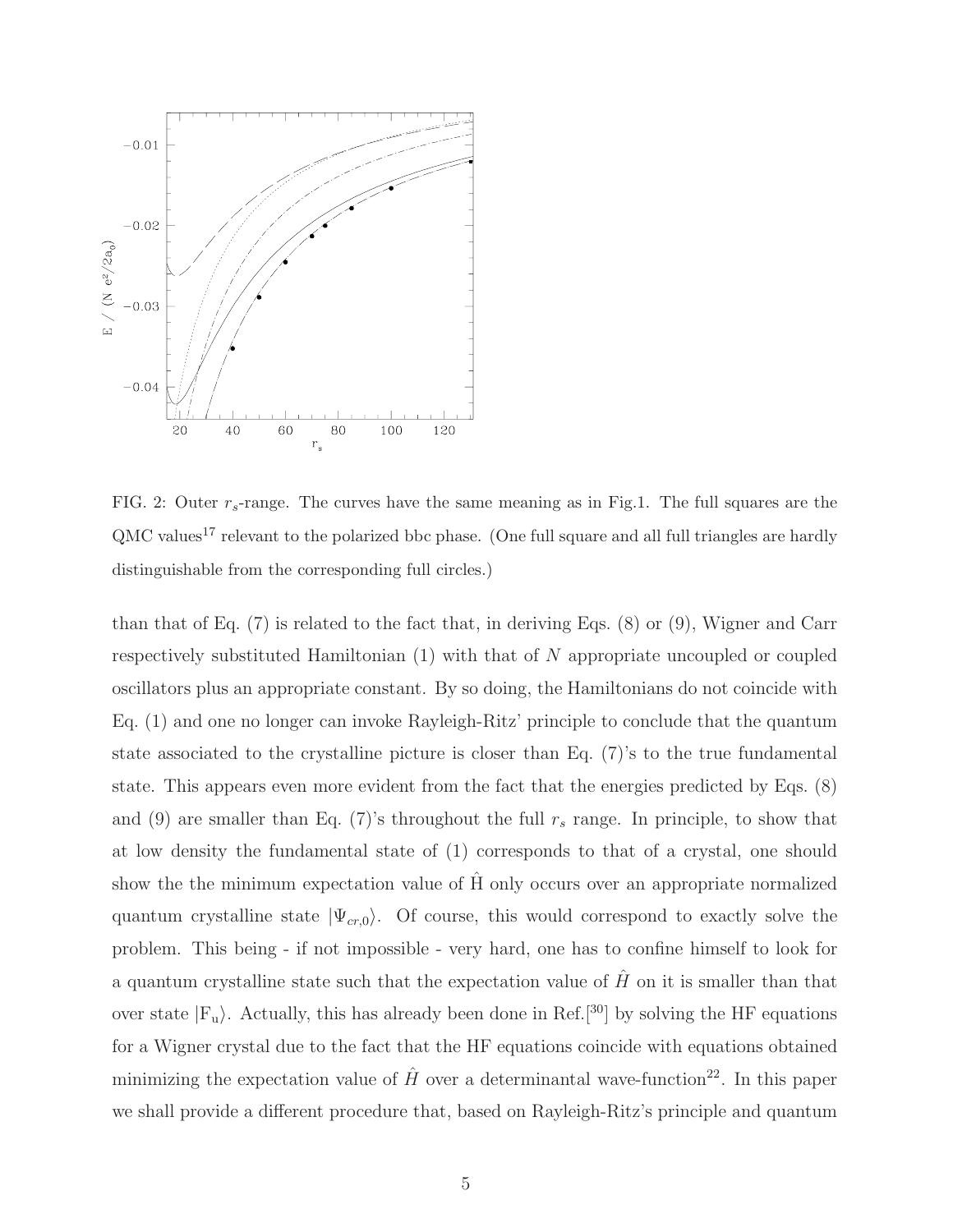field theory, allows us to determine a quantum crystalline state with an energy smaller than homogeneous HF's. To this aim, in section IIA, we shall first average the creation field operator  $\hat{\psi}_{\alpha}^{\dagger}(\mathbf{r})$  over each cell of the crystal with a weight function  $\nu(\mathbf{r})$  having the crystal periodicity. Denoting the resulting operators by  $\hat{\psi}_{\alpha,{\bf m}}^{\dagger}$ , these obey the Jordan-Wigner algebra [see Eq.s (13), (16) and (17)]. Hence, the Rayleigh-Ritz principle is appplied to the class of normalized antisymmetric quantum cristalline states  $|\Psi_{cr}\rangle \equiv \prod_{m,\alpha} \hat{\psi}_{\alpha,m}^{\dagger}|0\rangle$  to determine the unknown  $\nu(\mathbf{r})$  that, in turn, determines the electron density function  $n(\mathbf{r})$ . These  $|\Psi_{cr}\rangle$ s will be named strongly localized quantum crystalline states (SLQCS) because they neglect the possibility that two or more electrons may momentarily be present in the same cell. Then, the expectation value of the kinetic and potential operators are evaluated over the SLQCS in terms of the electron density in sects. II.B and II.C for the unpolarized case and in sect.III for the polarized one. The requirement that the resulting expectation value of H be minimum determine the equations that determine  $n(\mathbf{r})$ . In sect. IV we show that these equations coincide with the HF ones with a different boundary condition and this implies that exchange and correlation contributions are equal to zero so that electron interactions are not fully accounted for. Aiming to avoid, as far as possible, computer calculations we do not attempt to solve the mentioned equations. We simply consider a family of electron density functions, depending on a parameter  $\alpha$ , and numerically evaluate the expectation value of H by the formulae derived in sects. II and III over a grid of  $\alpha$  values. Then, for each  $r_s$  value, we look for the  $\alpha$  value which makes the expectation value of H minimum. The results of this analysis are partly shown in Figs. 1 and 2 and discussed in more detail in sect. V through their comparison with HF and QMC values. Our final conclusions are drawn in sect. VI.

### II. BASIC RELATIONS

#### A. Strongly localized quantum crystalline states

In order to construct a quantum state that describes the electrons in a crystalline configuration we shall proceed as follows. At first we shall assume that the electrons are confined within a cubic box (centered at the origin of a Cartesian frame) of edge L and volume  $V = L<sup>3</sup>$ , and that the system is not polarized. The cube is divided into  $M<sub>c</sub><sup>3</sup>$  cubic cells of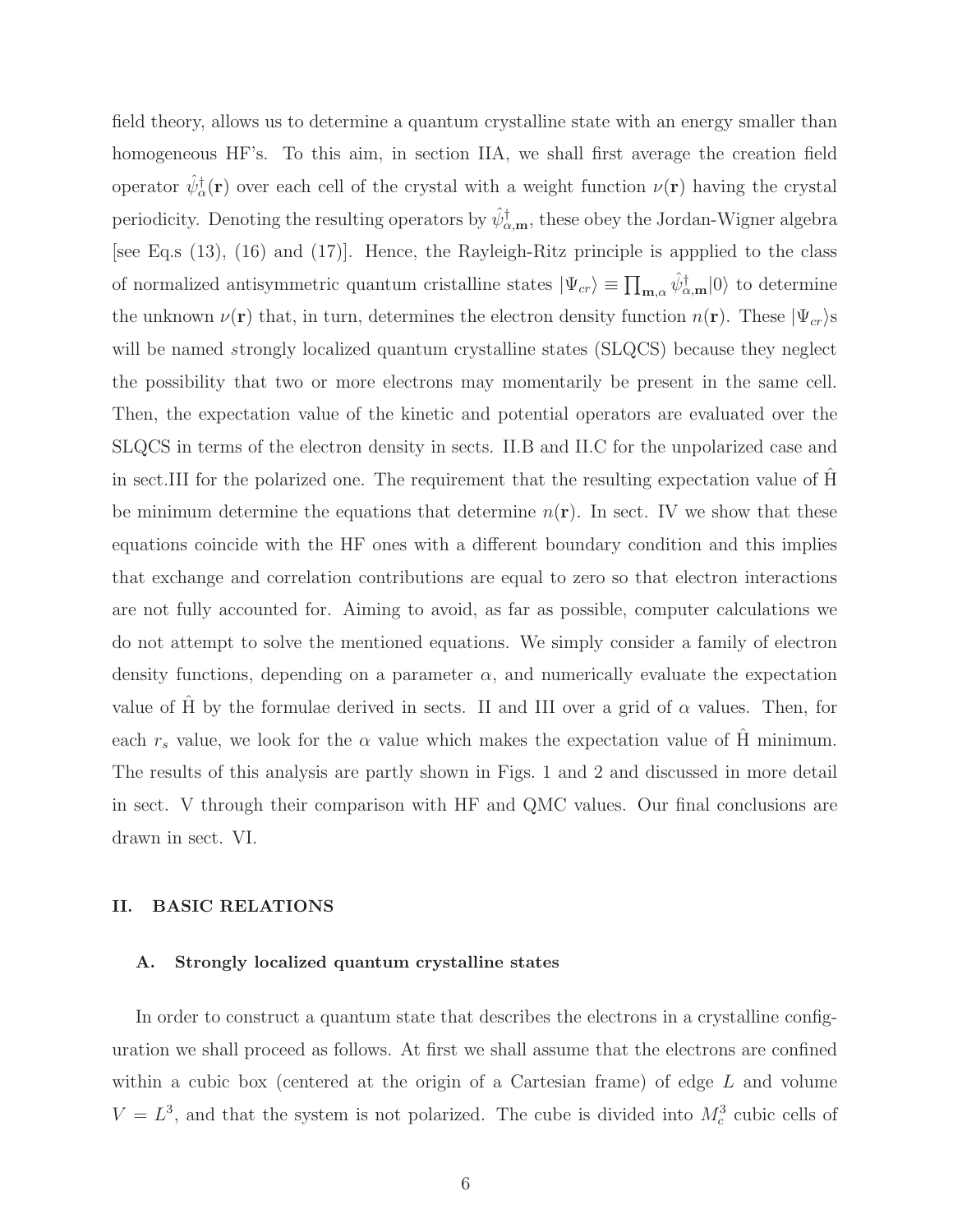edge a where  $M_c$  denotes the number of cells along Cartesian axes x, y and z (or  $x_i$ , with  $i = 1, 2, 3$ . To relate the values of  $M_c$  and a to N and V we need some preliminary remarks. Each cell generally contains two electrons, respectively with spin up and down, in order to fulfill the unpolarization condition. This condition can exactly be fulfilled only if  $N/2 = M_c^3$ . It is however clear that this restriction fades away in the thermodynamic limit. In fact, one can generally write  $N = 2M_c^3 + N_r$  where  $M_c$  is the largest positive integer such that the previous relation holds true with  $N_r \geq 0$  and integer. According to the above relation,  $2M_c^3$ electrons are accommodated in the  $M_c^3$  cells that together form the outset cubic box V, while the remaining  $N_r$  electrons will be located in  $N_r/2$  or  $N_r/2+1$  (depending on whether  $N_r$  is even or odd) cells next to the external boundary of V. Recalling that the electric total charge of each cell (but one, if  $N_r$  is odd) is equal to zero, the contribution of these border cells becomes negligible in the thermodynamic limit (see pages  $402-404$  of Ref.  $[13]$ ). As  $N \to \infty$  we have that  $M_c \to \infty$  and from the above considerations follows that the lattice spacing is

$$
a = L/M_c \approx L(2/N)^{1/3} = (8\pi/3)^{1/3} r_0.
$$
\n(10)

For notational simplicity, in the following we explicitly refers to the case of odd  $M_c$  so as to write  $M_c = 2M + 1$ . Then,  $V_{\mathbf{m}}$ , the  $\mathbf{m}[\equiv (m_1, m_2, m_3)]$ th cell of V, is defined as

$$
V_{\mathbf{m}} \equiv \{ \mathbf{r} \mid (m_i - \frac{1}{2})a < x_i < (m_i + \frac{1}{2})a, \quad m_i = -M, \dots, M, \quad i = 1, 2, 3 \}. \tag{11}
$$

By construction,

$$
V = \bigcup_{-M \le m_1, m_2, m_3 \le M} V_{\mathbf{m}} = \bigcup_{\mathbf{m} \in \mathcal{Z}^3 V} V_{\mathbf{m}}
$$
(12)

where  $\mathcal{Z}^3$ <sub>V</sub>  $\equiv \mathcal{Z}^3 \cap V$  is the intersection of the cubic three-dimensional lattice  $\mathcal{Z}^3$  of spacing  $a$  with the outset box  $V$ . Introduce now the operators

$$
\hat{\psi}_{\alpha,\mathbf{m}} \equiv \int_{V_{\mathbf{m}}} \nu(\mathbf{r}) \hat{\psi}_{\alpha}(\mathbf{r}) dv, \quad \hat{\psi}_{\alpha,\mathbf{m}}^{\dagger} \equiv \int_{V_{\mathbf{m}}} \overline{\nu}(\mathbf{r}) \hat{\psi}_{\alpha}^{\dagger}(\mathbf{r}) dv,
$$
\n(13)

obtained averaging the electron field operators of destruction and creation over the mth cell respectively with a weight function  $\nu(\mathbf{r})$  and its complex conjugate  $\overline{\nu}(\mathbf{r})$ . Function  $\nu(\mathbf{r})$  is assumed to be periodic with period a, i.e.

$$
\nu(\mathbf{r}) = \nu(\mathbf{r} + a\mathbf{m}),\tag{14}
$$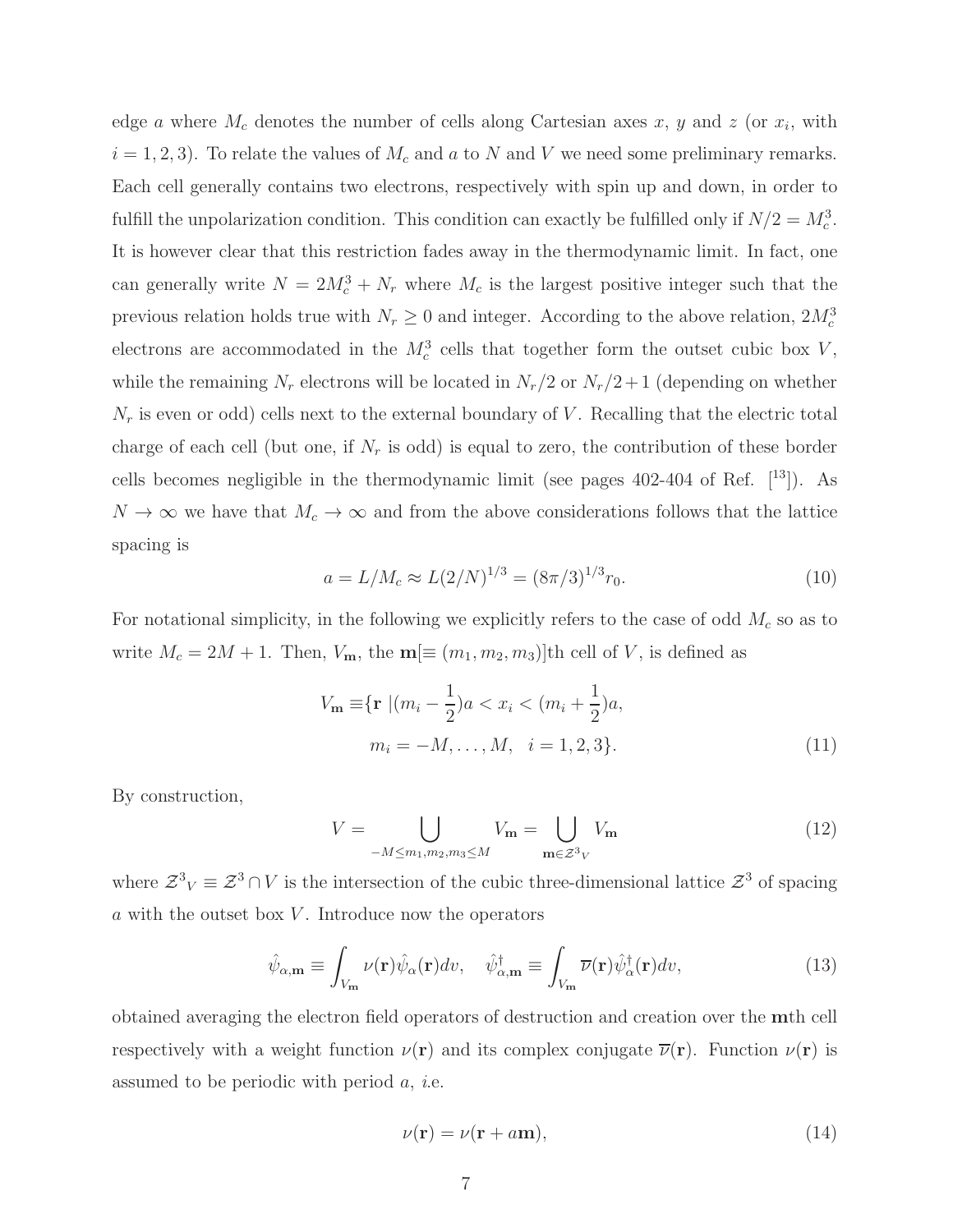m being an arbitrary triple of relative integers. Moreover we also require that  $\nu(\mathbf{r})$  and all its first partial derivatives are continuous throughout the closed unit cell and, finally, that  $\nu(\mathbf{r})$  has unit norm over the unit cell, *i.e.* 

$$
\int_{V_{\mathbf{m}}} |\nu(r)|^2 dv = 1.
$$
\n(15)

Definitions (13) and the canonical anticommutation relation of fields  $\hat{\psi}_{\alpha}$  and  $\hat{\psi}_{\alpha}^{\dagger}$  yield the following anticommutation relations

$$
\{\hat{\psi}_{\alpha,\mathbf{m}}, \hat{\psi}_{\beta,\mathbf{m'}}^{\dagger}\} = \delta_{\alpha,\beta}\delta_{\mathbf{m},\mathbf{m'}},\tag{16}
$$

$$
\{\hat{\psi}_{\alpha,\mathbf{m}}, \hat{\psi}_{\beta,\mathbf{m}'}\} = \{\hat{\psi}_{\alpha,\mathbf{m}}^{\dagger}, \hat{\psi}_{\beta,\mathbf{m}'}^{\dagger}\} = 0. \tag{17}
$$

One immediately verifies that the state  $\hat{\psi}_{\alpha,{\bf m}}^{\dagger}|0\rangle$  contains one electron within the **m**th cell with spin up or down depending on whether  $\alpha$  equals one or two. Furthermore, the expectation value of the particle number density operator  $\hat{n}(\mathbf{r})$  over the previous state is

$$
\langle 0|\hat{\psi}_{\alpha,\mathbf{m}}\ \hat{n}(\mathbf{r})\ \hat{\psi}_{\alpha,\mathbf{m}}^{\dagger}|0\rangle = |\nu(\mathbf{r})|^2 \Theta(\mathbf{r} \in V_{\mathbf{m}})
$$

$$
\equiv n(\mathbf{r})\Theta(\mathbf{r} \in V_{\mathbf{m}}),\tag{18}
$$

where, similarly to Heaviside's function definition,  $\Theta(\mathbf{r} \in V_{\mathbf{m}})$  is defined to be equal to one or zero depending on whether the tip of  $\bf{r}$  lies within or outside  $V_{\bf{m}}$ . Eq. (18) shows that  $n(\mathbf{r})$ , the square modulus of function  $\nu(\mathbf{r})$  entering definition (13), times  $\Theta(\mathbf{r} \in V_{\mathbf{m}})$  is the particle number density of the electrons within the full box for the quantum state  $\hat{\psi}_{\alpha,m}^{\dagger}|0\rangle$ . Consider now the fully antisymmetric state

$$
|W_{\rm cr}\rangle \equiv \Big(\prod_{-M \le m_1, m_2, m_3 \le M} \prod_{\alpha=1}^{2} \hat{\psi}_{\alpha, \mathbf{m}}^{\dagger}\Big)|0\rangle \tag{19}
$$

and label the index pair  $(\alpha, \mathbf{m})$  by a single index  $\mathcal J$  that runs over  $\{1, \ldots, N\}$ . Then Eq. (19) is more compactly written as

$$
|W_{\rm cr}\rangle \equiv \Big(\prod_{\mathcal{J}=1}^N \hat{\psi}_{\mathcal{J}}^\dagger\Big)|0\rangle. \tag{20}
$$

One easily verifies that  $\langle W_{cr} | \hat{n}({\bf r}) | W_{cr} \rangle = n({\bf r})$  [the latter's value on the cells' boundaries being defined by continuity]. Hence, quantum state  $|W_{cr}\rangle$  describes a unpolarized crystalline configuration of the N electrons within the cubic box V with a periodic density  $n(\mathbf{r}) =$  $|\nu(\mathbf{r})|^2$ . It should be noted that the states of form (19) have a peculiar feature: they do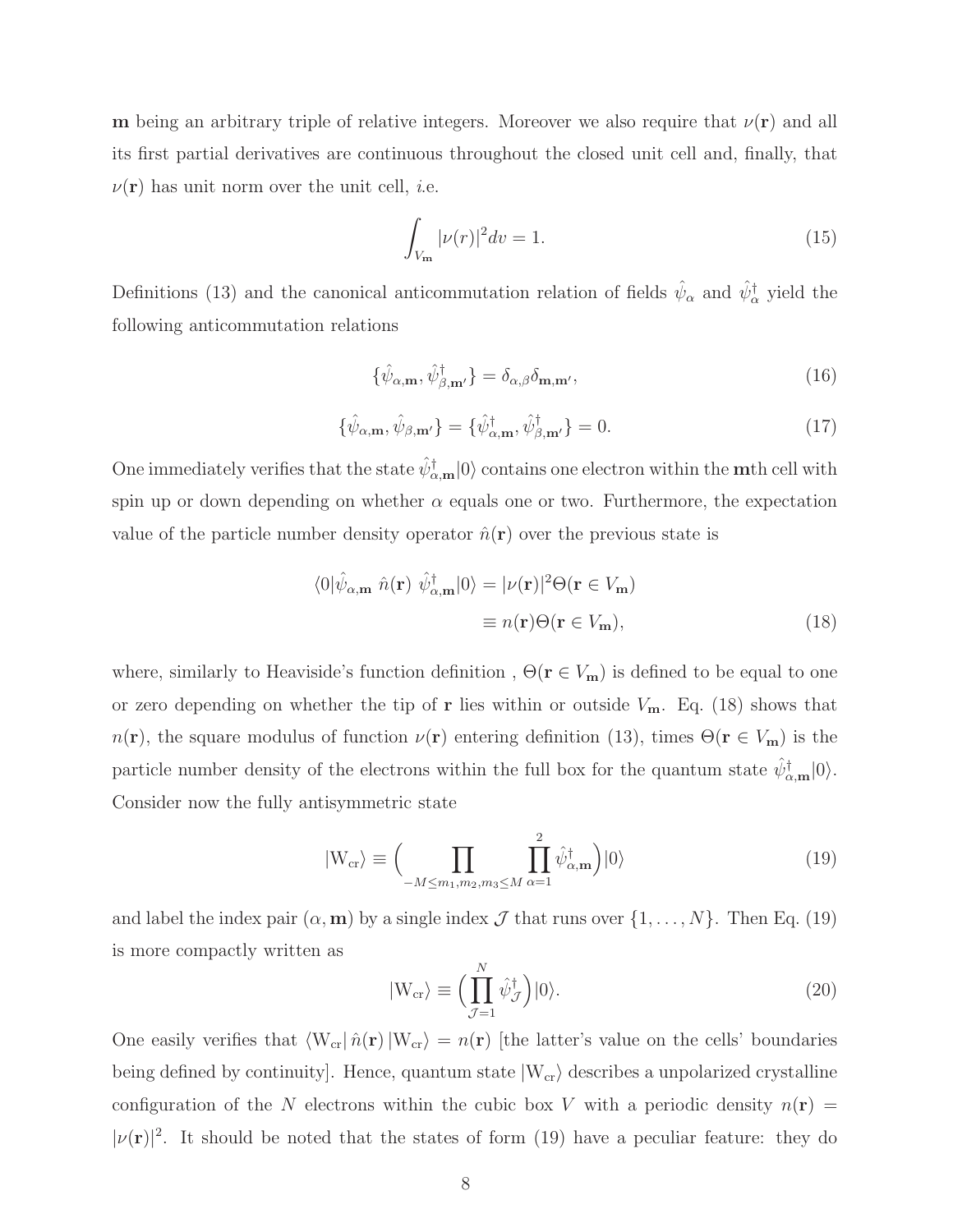not allow that two (or more) creation field operators, with the same spin, act on the same cell. This limitation will be discussed in more detail at the end of section IV. As already anticipated, quantum states of form (20) are named strongly localized quantum crystalline states (SLQCS). Despite this fact, it looks reasonable that at high dilution the fundamental state of the jellium model is closer to a SLQCS than to Eq. (2). Our task now is to find function  $\nu(\mathbf{r})$  and the parameter region where the above property is fulfilled. This will be accomplished by: i) evaluating the expectation value of (1) over  $|W_{cr}\rangle$ , ii) performing the thermodynamic limit, iii) deriving the equations that determine the  $\nu(\mathbf{r})$  function that minimizes the expectation value and iv) approximately solving the last equations so as to make the comparison of the resulting energy with homogeneous HF's possible.

The evaluation of  $\langle W_{cr}|\hat{H}|W_{cr}\rangle$  requires that of  $\langle W_{cr}|\hat{T}|W_{cr}\rangle$  and  $\langle W_{cr}|\hat{V}|W_{cr}\rangle$ , where

$$
\hat{\mathbf{T}} = \hat{\mathbf{H}}_0 = \int_V \frac{(\nabla \hat{\psi}_{\alpha}^{\dagger}(\mathbf{r})) \cdot \nabla (\hat{\psi}_{\alpha}(\mathbf{r}))}{2m} dv \n= -\int_V \frac{\hat{\psi}_{\alpha}^{\dagger}(\mathbf{r}) \cdot \nabla^2 \hat{\psi}_{\alpha}(\mathbf{r})}{2m} dv
$$
\n(21)

and

$$
\hat{V} \equiv \frac{e^2}{2V} \sum_{\mathbf{k}, \mathbf{p}, \mathbf{q}}' \sum_{s, s'=1}^2 \frac{4\pi}{q^2} a^{\dagger}_{\mathbf{k}+\mathbf{q}, s} a^{\dagger}_{\mathbf{p}-\mathbf{q}, s'} a_{\mathbf{p}, s'} a_{\mathbf{k}, s}.
$$
\n(22)

## B. Evaluation of the expectation value of  $\hat{T}$

The evaluation of  $\langle W_{cr}|\hat{T}|W_{cr}\rangle$  is easily performed by the following anticommutation relations

$$
\{\hat{\psi}_{\alpha}(\mathbf{r}), \hat{\psi}_{\beta,\mathbf{m}}^{\dagger}\} = \delta_{\alpha,\beta} \overline{\nu}(\mathbf{r}) \Theta(\mathbf{r} \in V_{\mathbf{m}}),
$$
  

$$
\alpha, \beta = 1, 2, \quad \mathbf{m} \in \mathcal{Z}^{3}
$$
 (23)

and

$$
\{\hat{\psi}_{\alpha}^{\dagger}(\mathbf{r}), \hat{\psi}_{\beta,\mathbf{m}}\} = \delta_{\alpha,\beta} \nu(\mathbf{r}) \Theta(\mathbf{r} \in V_{\mathbf{m}}),
$$
  

$$
\alpha, \beta = 1, 2, \quad \mathbf{m} \in \mathcal{Z}^{3},
$$
 (24)

the remaining anticommutators being equal to zero, *i.e.* 

$$
\{\hat{\psi}_{\alpha}(\mathbf{r}), \hat{\psi}_{\beta,\mathbf{m}}\} = \{\hat{\psi}_{\alpha}^{\dagger}(\mathbf{r}), \hat{\psi}_{\beta,\mathbf{m}}^{\dagger}\} = 0. \tag{25}
$$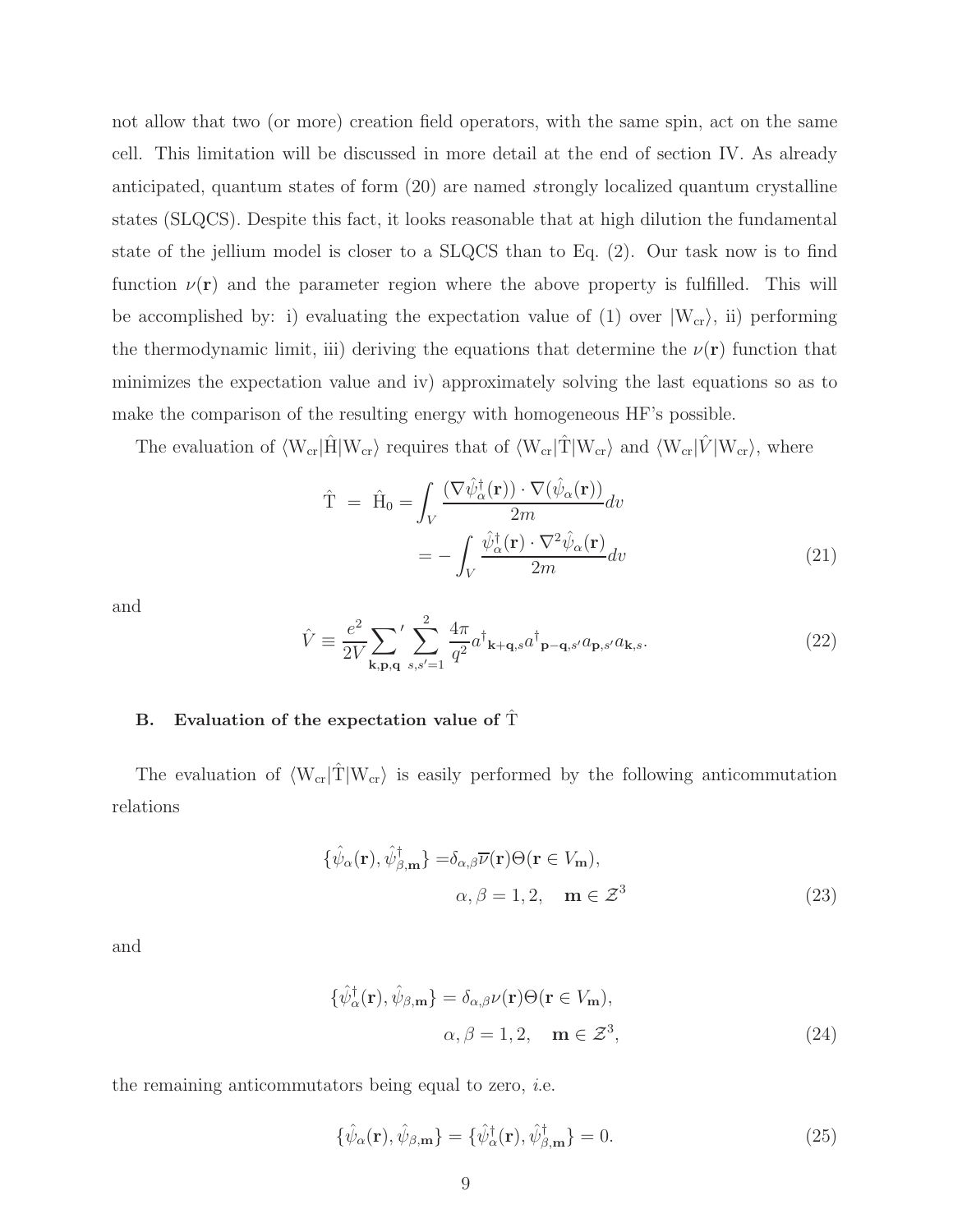By the relabel  $(\beta, \mathbf{m}) \to \mathcal{J}$  the above anticommutators are more compactly written as

$$
\{\hat{\psi}_{\alpha}(\mathbf{r}), \hat{\psi}_{\mathcal{J}}^{\dagger}\} = F_{\alpha,\mathcal{J}}(\mathbf{r}) \equiv \delta_{\alpha,\beta} \overline{\nu}(\mathbf{r}) \Theta(\mathbf{r} \in V_{\mathbf{m}}),
$$
\n
$$
\{\hat{\psi}_{\alpha}^{\dagger}(\mathbf{r}), \hat{\psi}_{\mathcal{J}}\} = \overline{F}_{\alpha,\mathcal{J}}(\mathbf{r}),
$$
\n(26)

with  $\mathcal{J} = 1, \ldots, N$  and  $\alpha = 1, 2$ . The subsequent use of Eqs. (26) and (20) yields

$$
\hat{\psi}_{\alpha}(\mathbf{r})|W_{\text{cr}}\rangle = \sum_{\mathcal{J}=1}^{N}(-1)^{\mathcal{J}-1}\hat{\psi}_{1}^{\dagger}\cdots\hat{\psi}_{\mathcal{J}-1}^{\dagger}F_{\alpha,\mathcal{J}}(\mathbf{r})\times
$$
\n
$$
\hat{\psi}_{\mathcal{J}+1}^{\dagger}\cdots\hat{\psi}_{N}^{\dagger}|0\rangle.
$$
\n(27)

Its adjoint determines  $\langle W_{cr}|\hat{\psi}^{\dagger}_{\alpha}(\mathbf{r})$ . In this way, by Eqs. (16), one finds that

$$
\langle W_{cr} | \frac{\nabla \hat{\psi}_{\alpha}^{\dagger}(\mathbf{r}) \cdot \nabla \hat{\psi}_{\alpha}(\mathbf{r})}{2M} | W_{cr} \rangle = \sum_{\mathcal{J}, \mathcal{J}'=1}^{N} (-1)^{\mathcal{J}+\mathcal{J}'-2} \times \n\left( \frac{\nabla \bar{F}_{\alpha, \mathcal{J}'}(\mathbf{r}) \cdot \nabla F_{\alpha, \mathcal{J}}(\mathbf{r})}{2M} \right) \times \n\langle 0 | \hat{\psi}_{N} \cdots \hat{\psi}_{\mathcal{J}'+1} \hat{\psi}_{\mathcal{J}'-1} \cdots \hat{\psi}_{1} \hat{\psi}_{1}^{\dagger} \cdots \hat{\psi}_{\mathcal{J}-1}^{\dagger} \hat{\psi}_{\mathcal{J}+1}^{\dagger} \cdots \hat{\psi}_{N}^{\dagger} | 0 \rangle \n= \sum_{\mathcal{J}=1}^{N} \frac{\nabla \bar{F}_{\alpha, \mathcal{J}}(\mathbf{r}) \cdot \nabla F_{\alpha, \mathcal{J}}(\mathbf{r})}{2M} \times \n\langle 0 | \hat{\psi}_{N} \cdots \hat{\psi}_{\mathcal{J}+1} \hat{\psi}_{\mathcal{J}-1} \cdots \hat{\psi}_{\mathcal{J}-1}^{\dagger} \hat{\psi}_{\mathcal{J}+1}^{\dagger} \cdots \hat{\psi}_{N}^{\dagger} | 0 \rangle \n= \sum_{\mathcal{J}=1}^{N} \frac{\nabla \bar{F}_{\alpha, \mathcal{J}}(\mathbf{r}) \cdot \nabla F_{\alpha, \mathcal{J}}(\mathbf{r})}{2M} = \sum_{\alpha, \beta=1}^{2} \times \n\sum_{\mathbf{m} \in \mathcal{Z}^3 \mathcal{V}} \frac{(\nabla \overline{\nu}(\mathbf{r}) \cdot \nabla \nu(\mathbf{r})) \Theta(\mathbf{r} \in V_{\mathbf{m}})}{2M} \delta_{\alpha, \beta} \delta_{\alpha, \beta}.
$$
\n(28)

In obtaining the last relation, we converted  $\mathcal J$  to  $(\beta, \mathbf m)$  and used Eq. (26). Finally, in the thermodynamic limit, the periodicity of  $\nu(\mathbf{r})$  yields the sought for expression of the  $\hat{T}$ expectation value

$$
\langle W_{\rm cr} | \hat{\mathbf{T}} | W_{\rm cr} \rangle = \frac{N}{2M} \int_{V_0} |\nabla \nu(\mathbf{r})|^2 dv, \qquad (29)
$$

where  $V_0$  is the cell defined by Eq. (11) with  $m = 0$ . It is now convenient to introduce the following dimensionless quantities

$$
\vec{\xi} \equiv 2\mathbf{r}/a
$$
, and  $\nu_1(\vec{\xi}) \equiv (a/2)^{3/2} \nu (a\vec{\xi}/2) = (a/2)^{3/2} \nu(\mathbf{r})$ . (30)

 $\vec{\xi}$  is a dimensionless position vector such that the largest and smallest value of each of its components respectively are +1 and -1 as **r** ranges over cell  $V_0$ . In this way,  $\vec{\xi}$  is confined to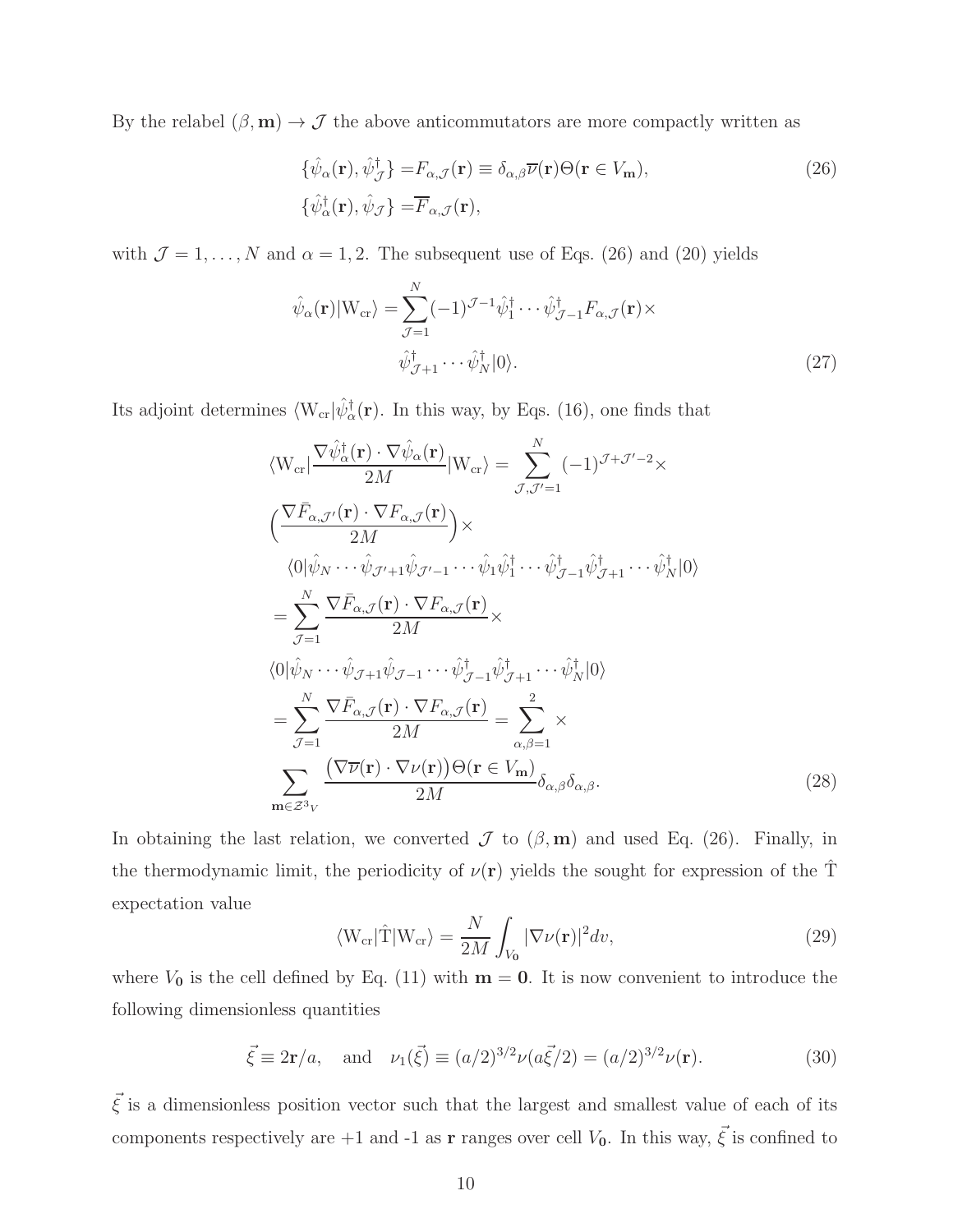vary within the cubic cell  $\underline{V_0}$  (different from  $V_0$ ) defined as

$$
\underline{V_0} \equiv \{ \vec{\xi} \mid -1 < \xi_i < 1, i = 1, 2, 3 \}. \tag{31}
$$

By Eqs. (30) and (15) it results that  $\nu_1(\vec{\xi})$  has unit norm over  $V_0$ . Further,  $\nu_1(\vec{\xi})$  can be defined throughout  $R^3$  imposing the periodicity condition  $\nu_1(\vec{\xi}) = \nu_1(\vec{\xi} + 2m)$ . In terms of the just defined dimensionless quantities Eq. (29) becomes

$$
\langle W_{\rm cr} | \hat{T} | W_{\rm cr} \rangle = N \frac{e^2}{2a_0} \frac{1}{r_s^2} \left(\frac{3}{\pi}\right)^{2/3} \int_{\underline{V_0}} |\nabla_{\xi} \nu_1(\vec{\xi})|^2 d^3 \xi \tag{32}
$$

by Eqs.  $(32)$  and  $(10)$ .

# C. Evaluation of the expectation value of  $\hat{V}$

We find it advantageous to start from expression (22) of  $\hat{V}$  because this accounts for the contribution of the positive background through the fact that the mode  $q = 0$  is excluded in the first sum of Eq. (22). Using the decomposition

$$
\hat{\psi}_{\alpha}(\mathbf{r}) = \sum_{\mathbf{k}} \sum_{s=1}^{2} \frac{e^{i\mathbf{k}\cdot\mathbf{r}}}{\sqrt{V}} a_{\mathbf{k},s} \eta_{\alpha}^{s},
$$
\n(33)

from Eq. (13) one obtains

$$
\hat{\psi}_{\alpha,\mathbf{m}} = \sum_{\mathbf{k}} \sum_{s=1}^{2} \frac{a_{\mathbf{k},s} \eta_{\alpha}^{s}}{\sqrt{V}} \int_{V_{\mathbf{m}}} e^{i\mathbf{k} \cdot \mathbf{r}} \nu(\mathbf{r}) dv.
$$
\n(34)

The Fourier transform (FT)of  $\nu(\mathbf{r})$ , restricted to the unit cell centered at the origin, is defined as

$$
\tilde{\nu}(\mathbf{k}) \equiv \int_{V_0} \nu(\mathbf{r}) e^{-i\mathbf{k} \cdot \mathbf{r}} dv,
$$
\n(35)

and obeys

$$
\overline{\tilde{\nu}(\mathbf{k})} = \tilde{\bar{\nu}}(-\mathbf{k})\tag{36}
$$

where, hereafter, the tilde denotes the FT and the overbar the complex conjugate. The periodicity of  $\nu(\mathbf{r})$  allows us to write the integral present in Eq. (34) as  $e^{i\mathbf{a}\mathbf{k}\cdot\mathbf{m}}\tilde{\nu}(-\mathbf{k})$ , so that  $\hat{\psi}_{\alpha,\mathbf{m}}$  reads

$$
\hat{\psi}_{\alpha,\mathbf{m}} = \hat{\psi}_{\mathcal{J}} = \sum_{\mathbf{k},s} \varphi_{\mathcal{J};\mathbf{k},s} a_{\mathbf{k},s},\tag{37}
$$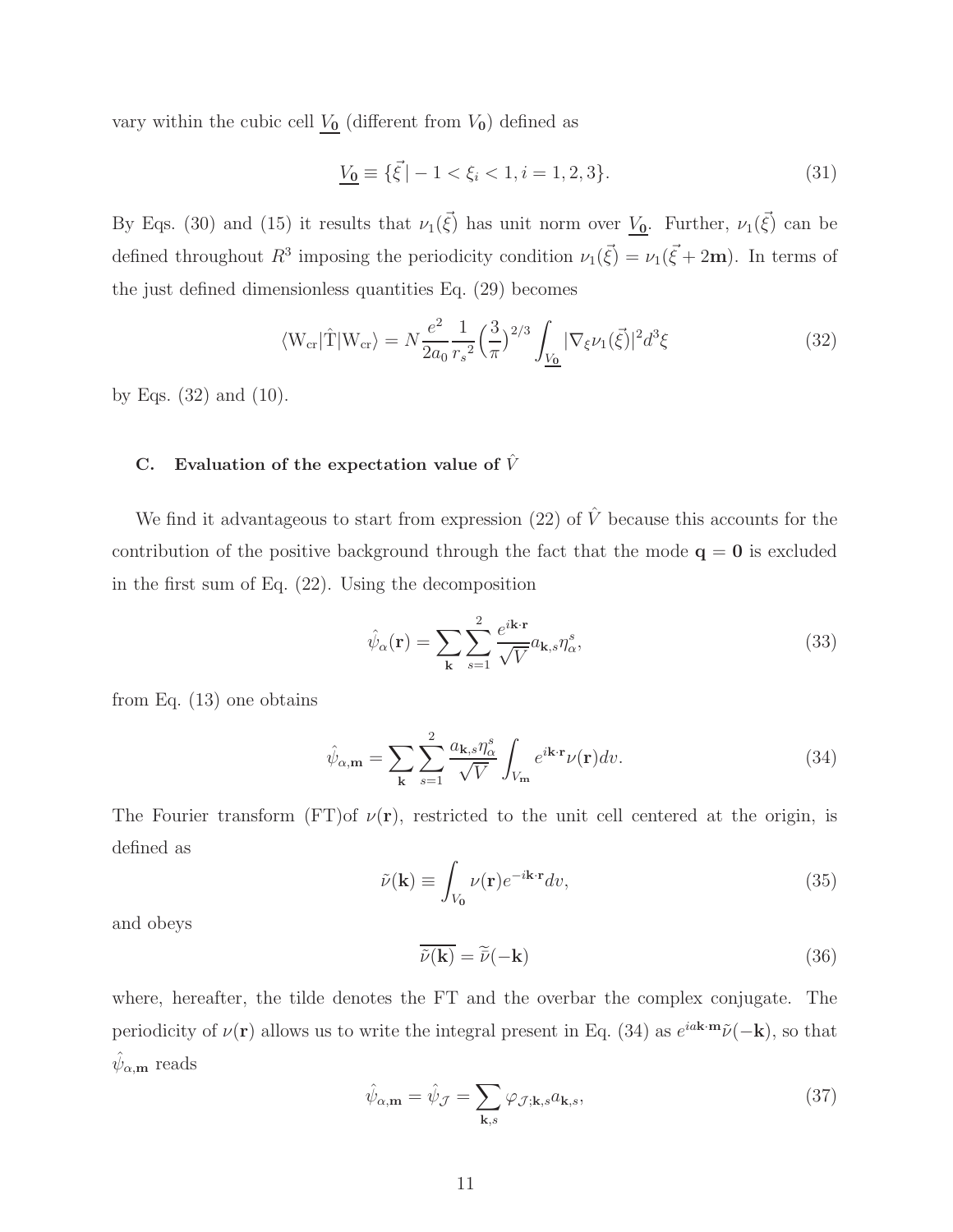where we have put

$$
\varphi_{\mathcal{J};\mathbf{k},s} \equiv \frac{e^{i a \mathbf{k} \cdot \mathbf{m}} \eta^s{}_{\alpha} \tilde{\nu}(-\mathbf{k})}{\sqrt{V}}.
$$
\n(38)

From Eq. (37), its adjoint and the canonical anticommutation relations one finds that

$$
\{a^{\dagger}_{\mathbf{k},s}, \hat{\psi}_{\mathcal{J}}\} = \varphi_{\mathcal{J};\mathbf{k},s} \quad \text{and} \quad \{a_{\mathbf{k},s}, \hat{\psi}_{\mathcal{J}}^{\dagger}\} = \overline{\varphi}_{\mathcal{J};\mathbf{k},s}.
$$
 (39)

By these relations the evaluation of  $\langle W_{\rm cr}| \hat{V} |W_{\rm cr} \rangle$  becomes straightforward. In fact,

$$
a_{\mathbf{k},s}|W_{\rm cr}\rangle = \sum_{\mathcal{J}=1}^{N} (-1)^{\mathcal{J}-1} \hat{\psi}_1^{\dagger} \dots \hat{\psi}_{\mathcal{J}-1}^{\dagger} \overline{\varphi}_{\mathcal{J};\mathbf{k},s} \times
$$
  

$$
\hat{\psi}_{\mathcal{J}+1}^{\dagger} \dots \hat{\psi}_N^{\dagger} |0\rangle
$$
 (40)

and

$$
a_{\mathbf{p},s'}a_{\mathbf{k},s}|W_{\rm cr}\rangle = \sum_{\mathcal{J}=1}^{N} \sum_{\mathcal{L}=1}^{\mathcal{J}-1} (-1)^{\mathcal{J}+\mathcal{L}-2} \overline{\varphi}_{\mathcal{L};\mathbf{p},s'} \overline{\varphi}_{\mathcal{J};\mathbf{k},s} \times
$$
  

$$
\hat{\psi}_{1}^{\dagger} \dots \hat{\psi}_{\mathcal{L}-1}^{\dagger} \hat{\psi}_{\mathcal{L}+1}^{\dagger} \dots \hat{\psi}_{\mathcal{J}-1}^{\dagger} \hat{\psi}_{\mathcal{J}+1}^{\dagger} \dots \hat{\psi}_{N}^{\dagger} |0\rangle
$$
  

$$
+ \sum_{\mathcal{J}=1}^{N} \sum_{\mathcal{L}=\mathcal{J}+1}^{N} (-1)^{\mathcal{J}+\mathcal{L}-1} \overline{\varphi}_{\mathcal{L};\mathbf{p},s'} \overline{\varphi}_{\mathcal{J};\mathbf{k},s} \times
$$
  

$$
\hat{\psi}_{1}^{\dagger} \dots \hat{\psi}_{\mathcal{J}-1}^{\dagger} \hat{\psi}_{\mathcal{J}+1}^{\dagger} \dots \hat{\psi}_{\mathcal{L}-1}^{\dagger} \hat{\psi}_{\mathcal{L}+1}^{\dagger} \dots \hat{\psi}_{N}^{\dagger} |0\rangle,
$$
 (41)

where it is understood that appended index values can neither be smaller than one nor exceed N. The above expression can be recast in the form

$$
a_{\mathbf{p},s'}a_{\mathbf{k},s}|W_{\text{cr}}\rangle = \sum_{\mathcal{J}=1}^{N} \sum_{\mathcal{L}=1}^{\mathcal{J}-1} (-1)^{\mathcal{J}+\mathcal{L}} \left(\overline{\varphi}_{\mathcal{J};\mathbf{k},s} \overline{\varphi}_{\mathcal{L};\mathbf{p},s'}\right)
$$

$$
- \overline{\varphi}_{\mathcal{L};\mathbf{k},s} \overline{\varphi}_{\mathcal{J};\mathbf{p},s'} \right) \prod_{\mathcal{M}=1}^{N} \hat{\psi}_{\mathcal{M}}|0\rangle,
$$
(42)

and the prime over the product means that index  $M$  never takes values  $\mathcal J$  and  $\mathcal L$ . By relation (42) and its adjoint one gets

$$
\langle W_{\rm cr}|a^{\dagger}_{\mathbf{k+q},s}a^{\dagger}_{\mathbf{p-q},s'}a_{\mathbf{p},s'}a_{\mathbf{k},s}|W_{\rm cr}\rangle = \sum_{\mathcal{J}',\mathcal{J}=1}^{N}\sum_{\mathcal{L}'=1}^{\mathcal{J}'-1} \times \sum_{\mathcal{L}=1}^{J-1} (-1)^{\mathcal{J}'+\mathcal{L}'+\mathcal{J}+\mathcal{L}} (\varphi_{\mathcal{J}';\mathbf{k+q},s'}\varphi_{\mathcal{L}';\mathbf{p-q},s'}) \n- \varphi_{\mathcal{L}';\mathbf{k+q},s}\varphi_{\mathcal{J}';\mathbf{p-q},s'}) \left(\overline{\varphi}_{\mathcal{J};\mathbf{k},s}\overline{\varphi}_{\mathcal{L};\mathbf{p},s'} - \overline{\varphi}_{\mathcal{L};\mathbf{k},s}\overline{\varphi}_{\mathcal{J};\mathbf{p},s'}\right) \times \langle W_{\rm cr}|\hat{\psi}_N \cdots \hat{\psi}_{\mathcal{J}'+1}\hat{\psi}_{\mathcal{J}'-1} \cdots \hat{\psi}_{\mathcal{L}'+1}\hat{\psi}_{\mathcal{L}'-1} \cdots \hat{\psi}_1 \times \n\hat{\psi}_1^{\dagger} \cdots \hat{\psi}_{\mathcal{L}-1}^{\dagger}\hat{\psi}_{\mathcal{L}+1}^{\dagger} \cdots \hat{\psi}_{\mathcal{J}-1}^{\dagger}\hat{\psi}_{\mathcal{J}+1}^{\dagger} \cdots \hat{\psi}_N^{\dagger}|W_{\rm cr}\rangle.
$$
\n(43)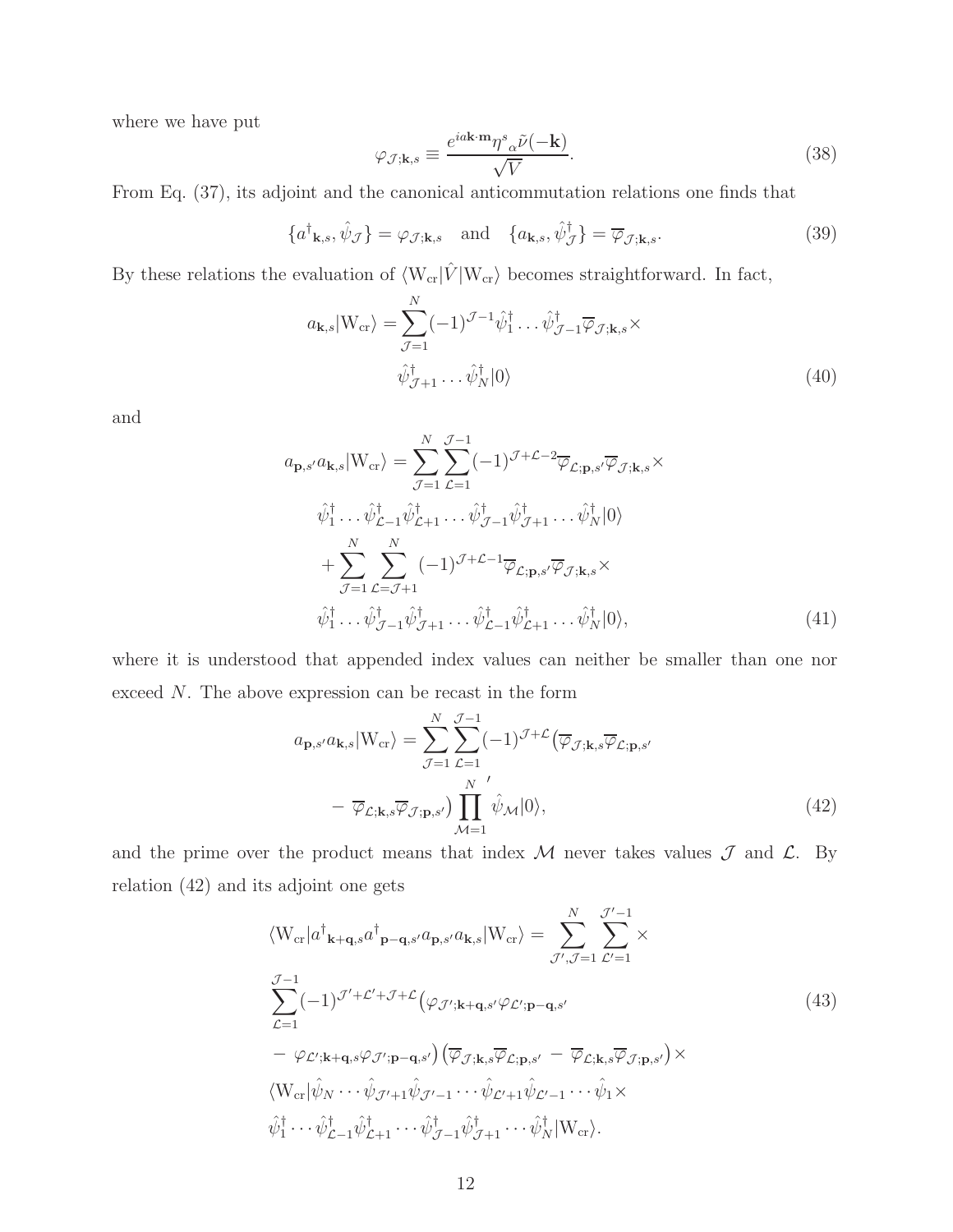The matrix elements are different from zero only if  $\mathcal{J}' = \mathcal{J}$  and  $\mathcal{L}' = \mathcal{L}$  and, in this case, they are equal to one. Thus, one finds that

$$
\langle W_{\rm cr}|a^{\dagger}_{\mathbf{k}+\mathbf{q},s}a^{\dagger}_{\mathbf{p}-\mathbf{q},s'}a_{\mathbf{p},s'}a_{\mathbf{k},s}|W_{\rm cr}\rangle
$$
  
=
$$
\sum_{\mathcal{J}=1}^{N}\sum_{\mathcal{L}=1}^{\mathcal{J}-1} (\overline{\varphi}_{\mathcal{J};\mathbf{k},s}\overline{\varphi}_{\mathcal{L};\mathbf{p},s'} - \overline{\varphi}_{\mathcal{L};\mathbf{k},s}\overline{\varphi}_{\mathcal{J};\mathbf{p},s'}) \times
$$
  

$$
(\varphi_{\mathcal{J};\mathbf{k}+\mathbf{q},s'}\varphi_{\mathcal{L};\mathbf{p}-\mathbf{q},s'} - \varphi_{\mathcal{L};\mathbf{k}+\mathbf{q},s}\varphi_{\mathcal{J};\mathbf{p}-\mathbf{q},s'}).
$$
(44)

The terms in the above sums are symmetric with respect to the exchange  $\mathcal{J} \leftrightarrow \mathcal{L}$  and equal to zero if  $\mathcal{J} = \mathcal{L}$ . Thus, we can let  $\mathcal{L}$  range over  $1, \ldots, N$  provided that we divide the result by two. Converting  $\mathcal J$  and  $\mathcal L$  to index pairs  $(\alpha, \mathbf m)$  and  $(\alpha', \mathbf m')$ , using definition (38) and performing the sums over  $\alpha$  and  $\alpha'$  one finds that

$$
\langle W_{cr}|a^{\dagger}_{\mathbf{k+q},s}a^{\dagger}_{\mathbf{p-q},s'}a_{\mathbf{p},s'}a_{\mathbf{k},s}|W_{cr}\rangle
$$
  
= 
$$
\frac{\tilde{\nu}(-\mathbf{k}-\mathbf{q})\tilde{\nu}(\mathbf{q}-\mathbf{p})\tilde{\nu}(-\mathbf{k})}{2V^2}\times
$$
  

$$
\sum_{\mathbf{m},\mathbf{m}'\in\mathcal{Z}^3V} \left[\delta_{s,s}\delta_{s,s}\left(e^{ia\mathbf{q}\cdot(\mathbf{m}-\mathbf{m}')}+c.c.\right)\right],
$$
  

$$
-\delta_{s,s'}\delta_{s,s'}\left(e^{ia(\mathbf{k}-\mathbf{p}+\mathbf{q})\cdot(\mathbf{m}-\mathbf{m}')}+c.c.\right),
$$
 (45)

where c.c. stands for complex conjugate. Each sum present in the above expression is the product of three sums of the form

$$
\sum_{m=-M}^{M} \sum_{m'=-M}^{M} e^{iaq(m-m')}.
$$
\n(46)

One easily verifies that

$$
\sum_{m=-M}^{M} \sum_{m'=-M}^{M} e^{iaq(m-m')} = (2M+1) \times
$$
  
\n
$$
\left[ \sum_{p=-2M}^{2M} e^{iaqp} - \sum_{p=-2M}^{2M} \frac{|p|}{2M+1} e^{iaqp} \right].
$$
 (47)

In the limit  $M \to \infty$  one finds that

$$
\sum_{m=-M}^{M} \sum_{m'=-M}^{M} e^{iaq(m-m')} \approx (2M+1) \sum_{p=-\infty}^{\infty} e^{iaqp}
$$
  
=  $(2M+1)2\pi \sum_{m=-\infty}^{\infty} \delta(aq-2m\pi).$  (48)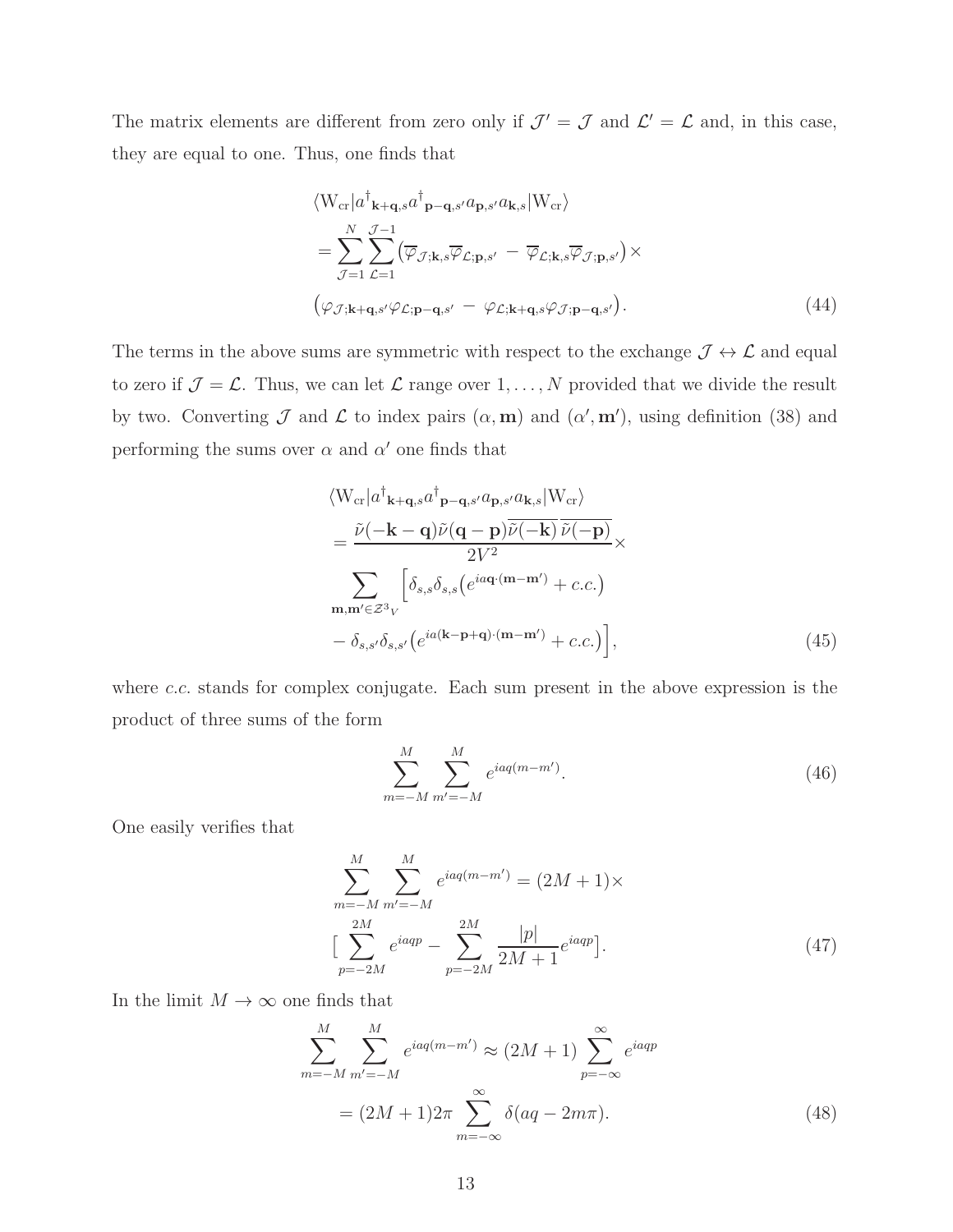In the three dimensional case, recalling that  $(N/2)^{1/3} = M_c = (2M + 1)$ , one has

$$
\sum_{\mathbf{m}, \mathbf{m'} \in \mathcal{Z}^3 V} e^{ia\mathbf{q} \cdot (\mathbf{m} - \mathbf{m'})} \approx \frac{N(2\pi)^3}{2} \sum_{\mathbf{m} \in \mathcal{Z}^3} \delta(a\mathbf{q} - 2\pi \mathbf{m}).
$$
 (49)

Consequently, Eq. (45) becomes

$$
\langle W_{cr}|a^{\dagger}_{\mathbf{k}+\mathbf{q},s}a^{\dagger}_{\mathbf{p}-\mathbf{q},s'}a_{\mathbf{p},s'}a_{\mathbf{k},s}|W_{cr}\rangle
$$
  
\n
$$
\approx \frac{(2\pi)^3 N\tilde{\nu}(-\mathbf{k}-\mathbf{q})\tilde{\nu}(\mathbf{q}-\mathbf{p})\overline{\tilde{\nu}(-\mathbf{k})}\overline{\tilde{\nu}(-\mathbf{p})}}{2V^2} \times
$$
  
\n
$$
\sum_{\mathbf{m}\in\mathcal{Z}^3} [\delta_{s,s}\delta_{s,s}\delta(a\mathbf{q}-2\pi\mathbf{m})
$$
  
\n
$$
-\delta_{s,s'}\delta_{s,s'}\delta(a(\mathbf{k}+\mathbf{q}-\mathbf{p})-2\pi\mathbf{m})].
$$
 (50)

By this result, in the limit  $V\rightarrow\infty$  the expectation value of  $\hat{V}$  becomes

$$
\langle W_{\rm cr} | \hat{V} | W_{\rm cr} \rangle = \frac{e^2 N}{4(2\pi)^6} \times
$$
\n
$$
\int d^3 p \, d^3 k \, d^3 q \frac{4\pi \tilde{\nu} (\mathbf{k} + \mathbf{q}) \tilde{\nu} (\mathbf{p} - \mathbf{q}) \overline{\tilde{\nu} (\mathbf{k})} \, \overline{\tilde{\nu} (\mathbf{p})}}{q^2} \times
$$
\n
$$
\left[ 4 \sum_{\mathbf{m} \in \mathcal{Z}^3} ' \delta (a\mathbf{q} - 2\pi \mathbf{m}) - 2 \sum_{\mathbf{m} \in \mathcal{Z}^3} \delta (a(\mathbf{k} + \mathbf{q} - \mathbf{p}) - 2\pi \mathbf{m}) \right]
$$
\n(51)

where value  $m = 0$  is excluded in the first sum because value  $q = 0$  is not allowed in Eq.  $(22)$ , and the numerical factors in front of the sums account for the sum over s and s'. After introducing the dimensionless momenta

$$
\mathbf{P} \equiv a\mathbf{p}/2, \quad \mathbf{K} \equiv a\mathbf{k}/2, \quad \text{and} \quad \mathbf{Q} \equiv a\mathbf{q}/2,
$$
 (52)

from Eqs. (35) and (30) one obtains that

$$
\tilde{\nu}_1(\mathbf{K}) = \int_{\underline{V_0}} e^{-i\mathbf{K}\cdot\vec{\xi}} \nu_1(\vec{\xi}) d^3 \xi = \left(\frac{2}{a}\right)^{3/2} \tilde{\nu}(\mathbf{k}).\tag{53}
$$

After putting

$$
n_1(\vec{\xi}) = |\nu_1(\vec{\xi})|^2 = (a/2)^3 n(\mathbf{r}),\tag{54}
$$

where the last equality follows from Eq. (30) and the fact that  $n(\mathbf{r}) = |\nu(\mathbf{r})|^2$ , one easily shows that the following relations

$$
\int \tilde{\nu}_1(\mathbf{K} + \mathbf{P}) \tilde{\nu}_1(\mathbf{K}) d^3 K = (2\pi)^3 \int_{\underline{V_0}} e^{i \mathbf{P} \cdot \vec{\xi}} |\nu_1(\vec{\xi})|^2 d^3 \xi
$$

$$
= (2\pi)^3 \tilde{n_1}(-\mathbf{P}) \tag{55}
$$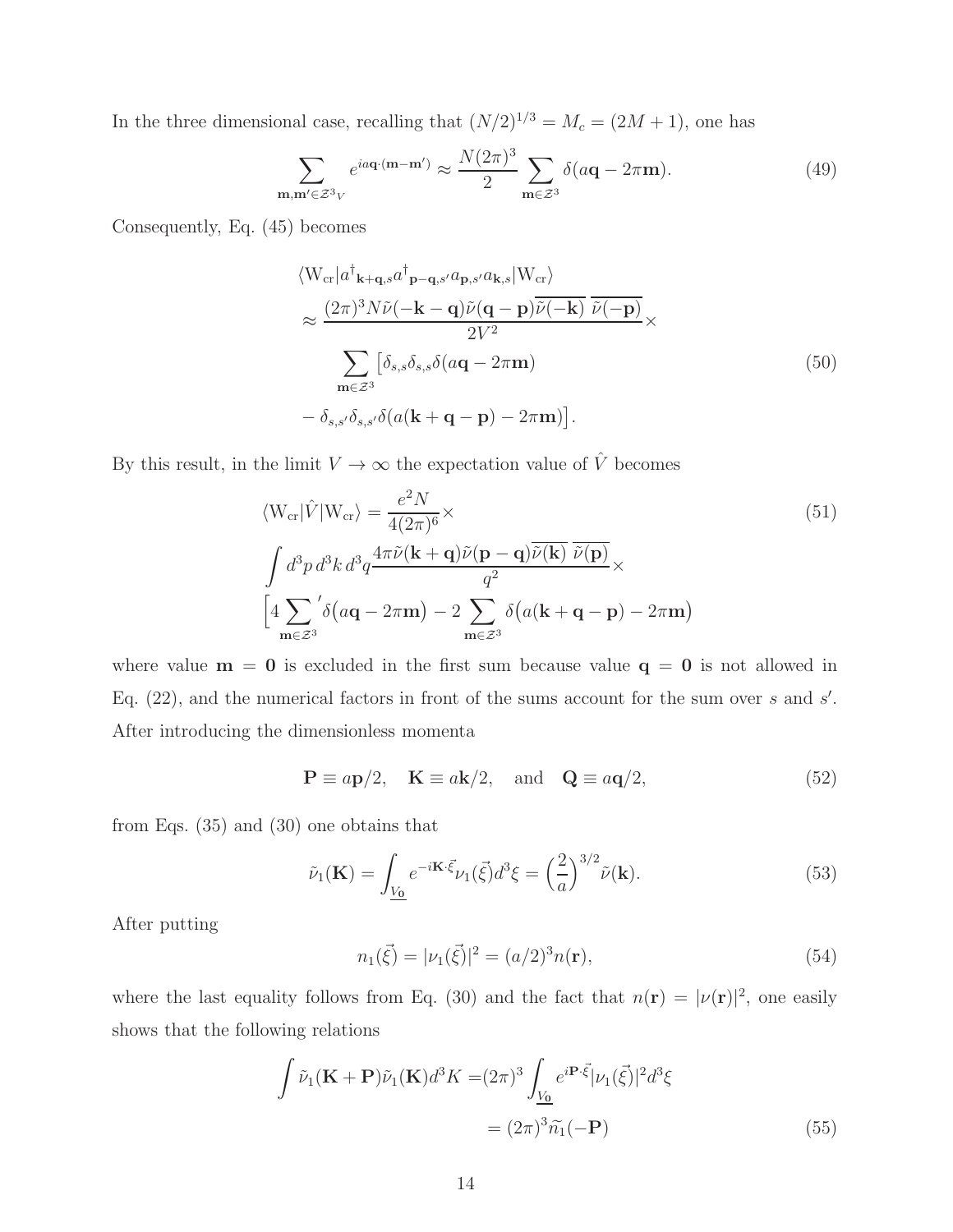and

$$
\sum_{\mathbf{m}\in\mathcal{Z}^3} \tilde{\nu}(\mathbf{P} + \pi \mathbf{m}) \overline{\tilde{\nu}(\mathbf{P} - \mathbf{Q} + \pi \mathbf{m})}
$$
(56)  
= 8 
$$
\int_{\underline{V_0}} |\nu_1(\vec{\xi})|^2 e^{-i\mathbf{Q}\cdot\vec{\xi}} d^3 \xi = 8\tilde{n}_1(\mathbf{Q})
$$

hold true. By Eqs.  $(52)$ ,  $(55)$ ,  $(56)$  and  $(10)$ , Eq.  $(51)$  converts into

$$
\langle W_{\rm cr} | \hat{V} | W_{\rm cr} \rangle = \frac{Ne^2}{2a_0 r_s} \frac{1}{\pi} \left(\frac{3}{\pi}\right)^{1/3} \times
$$
  
\n
$$
\left[ \sum_{\mathbf{m} \in \mathcal{Z}^3} ' \frac{\left| \tilde{n}_1(\pi \mathbf{m}) \right|^2}{|\mathbf{m}|^2} - \frac{1}{2\pi} \int \frac{\left| \tilde{n}_1(\mathbf{Q}) \right|^2}{|\mathbf{Q}|^2} d^3 Q \right].
$$
\n(57)

Define the auto-correlation function of  $n_1(\vec{\xi})$  as

$$
g_1(\vec{\xi}) \equiv \int_{\underline{V_0}} n_1(\vec{\xi} + \vec{\eta}) n_1(\vec{\eta}) d^3 \eta. \tag{58}
$$

This differs from zero only within the cubic cell centered at the origin and with edge length equal to four. This cell will be denoted by  $2V_0$ . One finds that

$$
\widetilde{g}_1(\mathbf{q}) \equiv \int_{\underline{2V_0}} e^{-i\vec{\xi} \cdot \mathbf{Q}} g_1(\vec{\xi}) d^3 \xi = |\widetilde{n}_1(\mathbf{Q})|^2.
$$
\n(59)

Then, recalling that  $4\pi/|\mathbf{Q}|^2$  is the FT of  $1/r$ , the integral in Eq. (57) can be written as

$$
\int \frac{\left[\tilde{n_1}(\mathbf{Q})\right]^2}{|\mathbf{Q}|^2} d^3 Q = 2\pi^2 \int_{\frac{2V_0}{\sqrt{|\vec{\xi}|}}} \frac{g_1(\vec{\xi})}{|\vec{\xi}|} d^3 \xi. \tag{60}
$$

Finally, Eq. (57) reads

$$
\langle W_{\rm cr} | \hat{V} | W_{\rm cr} \rangle = \frac{Ne^2}{2a_0 r_s} \frac{1}{\pi} \left(\frac{3}{\pi}\right)^{1/3} \times
$$
  
\n
$$
\left[ \sum_{\mathbf{m} \in \mathcal{Z}^3} \frac{\tilde{g}_1(\pi \mathbf{m})}{|\mathbf{m}|^2} - \pi \int_{\frac{2V_0}{\pi}} \frac{g_1(\vec{\xi})}{|\vec{\xi}|} d^3 \xi \right]
$$
\n(61)

### III. FINAL EXPRESSIONS FOR THE UNPOLARIZED AND POLARIZED CASE

In this section we report the final expressions of the expectation value of the Hamiltonian over the quantum crystalline states of the form (20) for the unpolarized and polarized cases. The first case has been analyzed in the previous section. There we found that, if we put

$$
t[\nu_1] \equiv \int_{\underline{V_0}} |\nabla_{\xi} \nu_1(\vec{\xi})|^2 d^3 \xi,\tag{62}
$$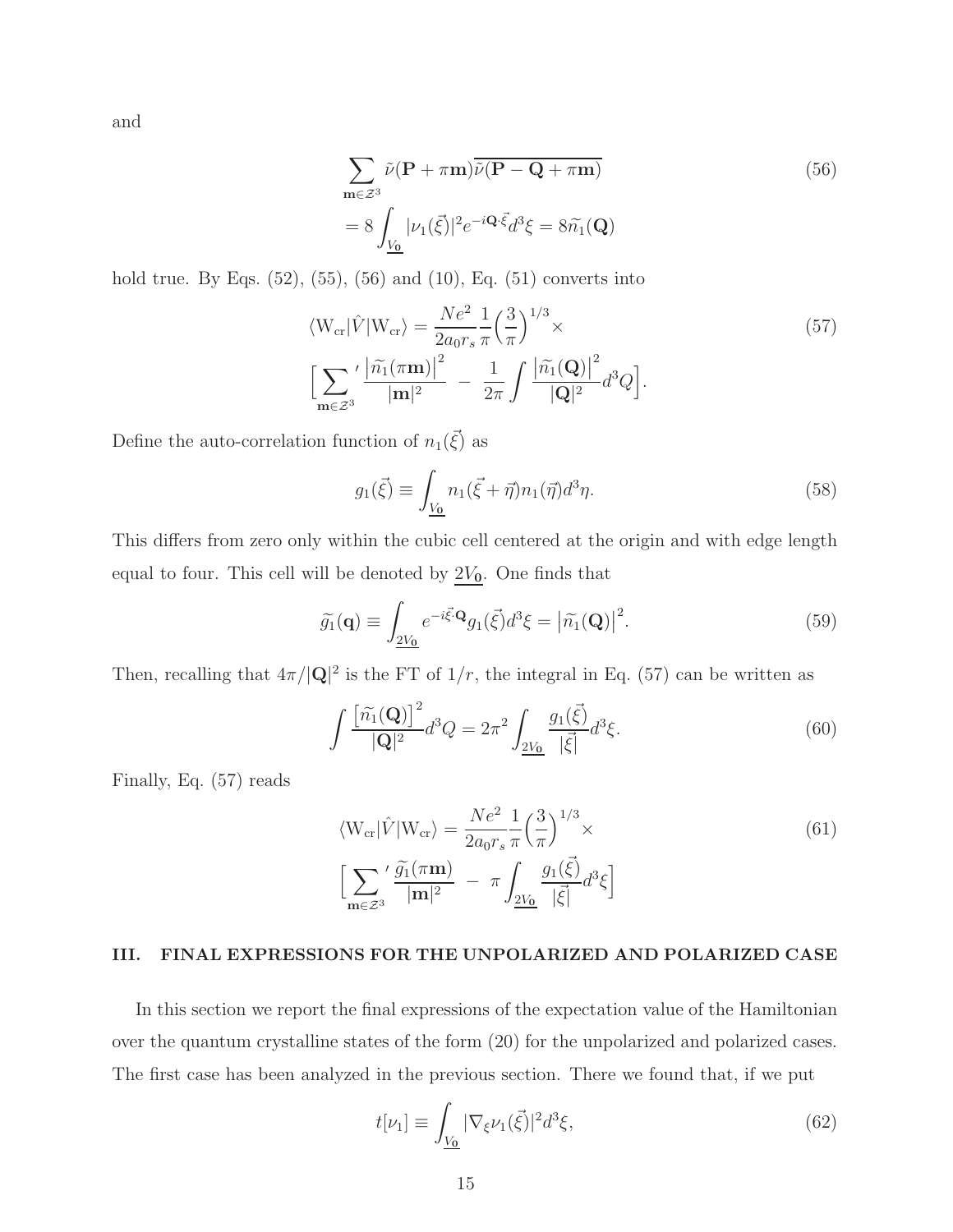$$
v_d[\nu_1] \equiv \sum_{\mathbf{m}\in\mathcal{Z}^3} \frac{\tilde{g_1}(\pi \mathbf{m})}{|\mathbf{m}|^2}
$$
(63)

and

$$
v_e[\nu_1] \equiv -\int_{\frac{2V_0}{\sqrt{\vec{\xi}}} \frac{g_1(\vec{\xi})}{|\vec{\xi}|} d^3 \xi, \tag{64}
$$

the expectation value of  $\hat{H}$  over the unpolarized crystalline state defined by Eq. (20) is

$$
\epsilon_u[\nu_1, r_s] \equiv \langle W_{cr} | \hat{H} | W_{cr} \rangle_u / \left( N \frac{e^2}{2a_0} \right)
$$
  
=  $\frac{c_t t[\nu_1]}{r_s^2} + \frac{c_d v_d[\nu_1]}{r_s} + \frac{c_e v_e[\nu_1]}{r_s}$  (65)

with

$$
c_{t,u} \equiv \left(\frac{3}{\pi}\right)^{\frac{2}{3}}, \quad c_{d,u} \equiv \frac{1}{\pi} \left(\frac{3}{\pi}\right)^{\frac{1}{3}}, \quad c_{e,u} \equiv \left(\frac{3}{\pi}\right)^{\frac{1}{3}}.
$$
 (66)

In fact, the first contribution on the right hand side (rhs) of Eq. (65) represents the expectation value of  $\hat{T}$  [see Eq. (32)], while the sum of the remaining two terms is that of  $\hat{V}$  [see Eq.  $(61)$ ]. It is stressed that expressions  $(62)$ ,  $(63)$  and  $(64)$  do not explicitly depend on the density of the system because they only involve dimensionless quantities  $\vec{\xi}, \nu_1(\vec{\xi})$  and  $g_1(\vec{\xi})$ . An implicit dependence is however present in  $\nu_1(\vec{\xi})$  and, consequently, in  $n_1(\vec{\xi})$ ,  $g_1(\vec{\xi})$  and  $\tilde{g}_1(\mathbf{K})$  so as to make the  $r_s$  dependence of  $\langle \Psi_{cr} | \hat{H} | \Psi_{cr} \rangle$  different from that of Eq. (3).

If we assume that the system is fully polarized, each cell exactly contains one electron with, say, spin up. Thus, the number of the cells is determined by the condition  $N = M_c^3 + N_r$ and the lattice constant is

$$
a_p = L/M_c \approx L/N^{1/3} = (4\pi/3)^{1/3} r_0 = a_u/2^{1/3}
$$
 (67)

where  $a_u$  denotes now the unpolarized spacing, denoted by  $a$  in Eq. (10). The fully polarized and completely antisymmetric SLQCS becomes

$$
|W_{\text{cr,p}}\rangle = \left(\prod_{\mathbf{m}\in\mathcal{Z}^3} \hat{\psi}_{1,\mathbf{m}}^\dagger\right)|0\rangle\tag{68}
$$

with  $\mathcal{Z}^3$  denoting now the intersection of V with the cubic lattice of spacing  $a_p$ . The calculation of  $\langle W_{cr,p}|T|W_{cr,p}\rangle$  and  $\langle W_{cr,p}|V|W_{cr,p}\rangle$  proceeds similarly to what we did in sects. II.B and II.C with the difference that relabel  $(\alpha, \mathbf{m}) \to \mathcal{J}$  becomes now  $(1, \mathbf{m}) \to \mathcal{J}$ . In Eq. (28), this implies that the sum over  $\beta$  no longer is present since we always have  $\beta = 1$ and that the sum over  $m$  yields N instead of  $N/2$ . Hence, the numerical factor on the rhs of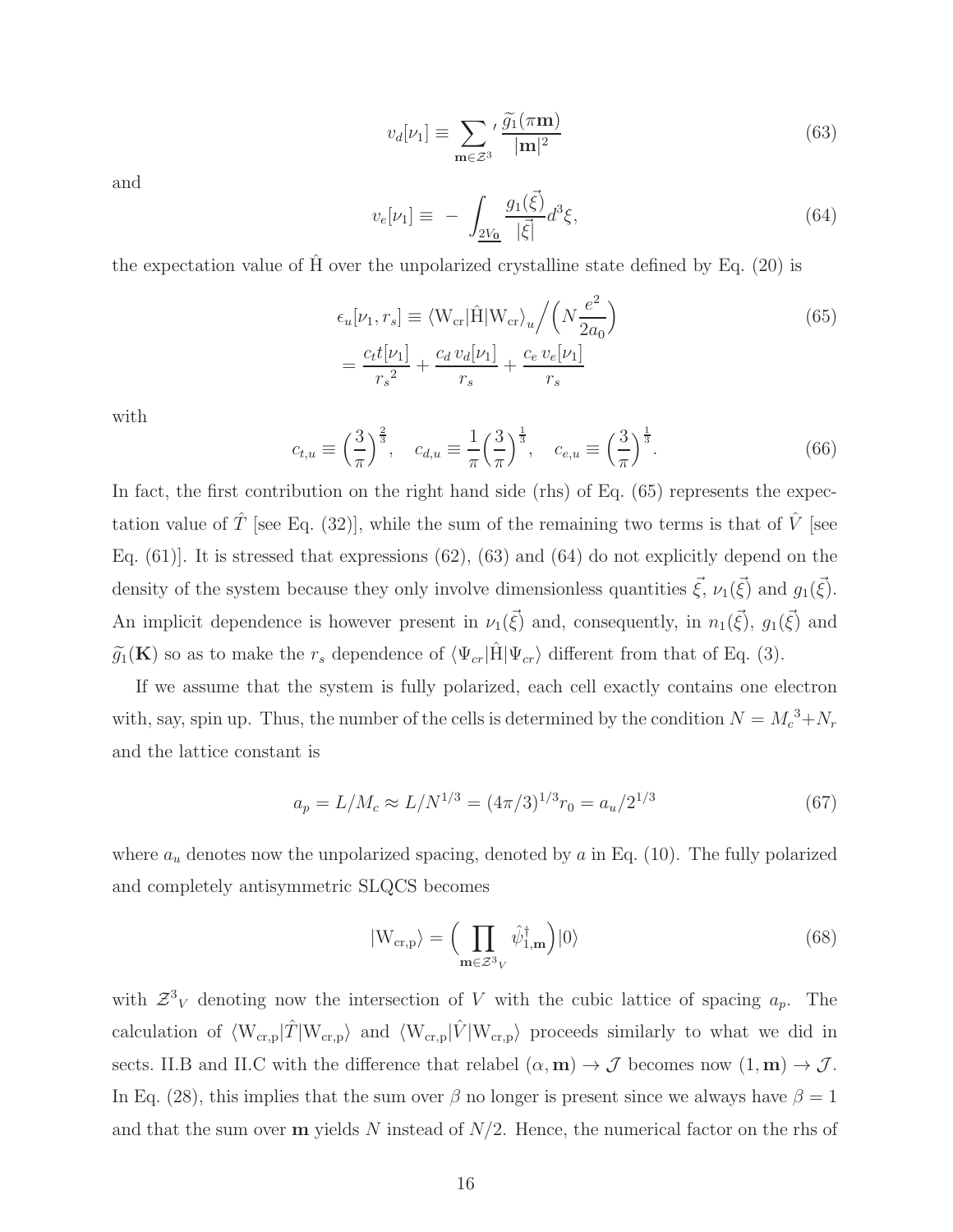Eq. (29) is unchanged. However, when this integral is converted to the relevant dimensionless quantities, the factor  $a_u^{-2}$  converts into  $a_p^{-2}$ . Thus, recalling Eq. (67), numerical factor  $c_{t,u}$ in the rhs of Eq. (66) must be multiplied by  $2^{2/3}$ . In evaluating  $\langle W_{cr} | \hat{V} | W_{cr} \rangle_p$ , after arriving at expression (44), we must not perform the sums over  $\alpha$  and  $\alpha'$ , both indices being equal to one if spins are assumed to point up. Hence, we are left with quantities  $\eta^s{}_1 = \delta_{s,1}$  and  $\eta^{s'}_{1} = \delta_{s',1}$  and the sums over s and s' simply yield 1. Consequently, in Eq. (51), we must omit factors 4 and 2 in front of the two sums. Moreover, the cell number instead of  $N/2$ becomes N and the lattice parameter  $a_u$ , present in Eqs. (52) and (53), becomes  $a_p$ . For these reasons, numerical factors  $c_{d,u}$  and  $c_{e,u}$  must be multiplied by  $2 \cdot 2^{1/3}/4$  and  $2 \cdot 2^{1/3}/2$ , respectively. In conclusion, the energy per particle in the polarized case is

$$
\epsilon_p[\nu_1, r_s] \equiv \langle W_{cr,p} | \hat{H} | W_{cr,p} \rangle / \left( N \frac{e^2}{2a_0} \right)
$$

$$
= \frac{c_{t,p} t[\nu_1]}{r_s^2} + \frac{c_{d,p} v_d[\nu_1]}{r_s} + \frac{c_{e,p} v_e[\nu_1]}{r_s}
$$
(69)

with

$$
c_{t,p} \equiv \left(\frac{6}{\pi}\right)^{\frac{2}{3}}, \quad c_{d,p} \equiv \frac{1}{\pi} \left(\frac{3}{4\pi}\right)^{\frac{1}{3}}, \quad c_{e,p} \equiv \left(\frac{6}{\pi}\right)^{\frac{1}{3}}.
$$
 (70)

# IV. FUNCTIONAL EQUATION FOR  $\nu_1(\vec{\xi})$

From Eqs. (65) and (69) it appears evident that the general form of the energy per particle is

$$
\epsilon[\nu_1, r_s] = \frac{c_t t[\nu_1]}{r_s^2} + \frac{c_d v_d[\nu_1]}{r_s} + \frac{c_e v_e[\nu_1]}{r_s},\tag{71}
$$

where we must append to coefficients  $c_t$ ,  $c_d$  and  $c_e$  further index u or p depending on the polarization of the system. In principle the function  $\nu_1$  is determined by the condition that  $\epsilon[\nu_1]$  be minimum. For completeness, we derive the equations that follow from this condition. First we observe that  $\nu(\vec{\xi})$  can be written as

$$
\nu_1(\vec{\xi}) = \sqrt{n_1(\vec{\xi})} e^{i\omega(\vec{\xi})},\tag{72}
$$

where  $\omega(\vec{\xi})$  is a real function. Then,  $t[\nu_1]$  can be written as

$$
t[n_1,\omega] = \int_{\underline{V_0}} [n_1(\vec{\xi})(\nabla\omega) \cdot (\nabla\omega) + (\nabla\sqrt{n_1}) \cdot (\nabla\sqrt{n_1})]d^3\xi,
$$
 (73)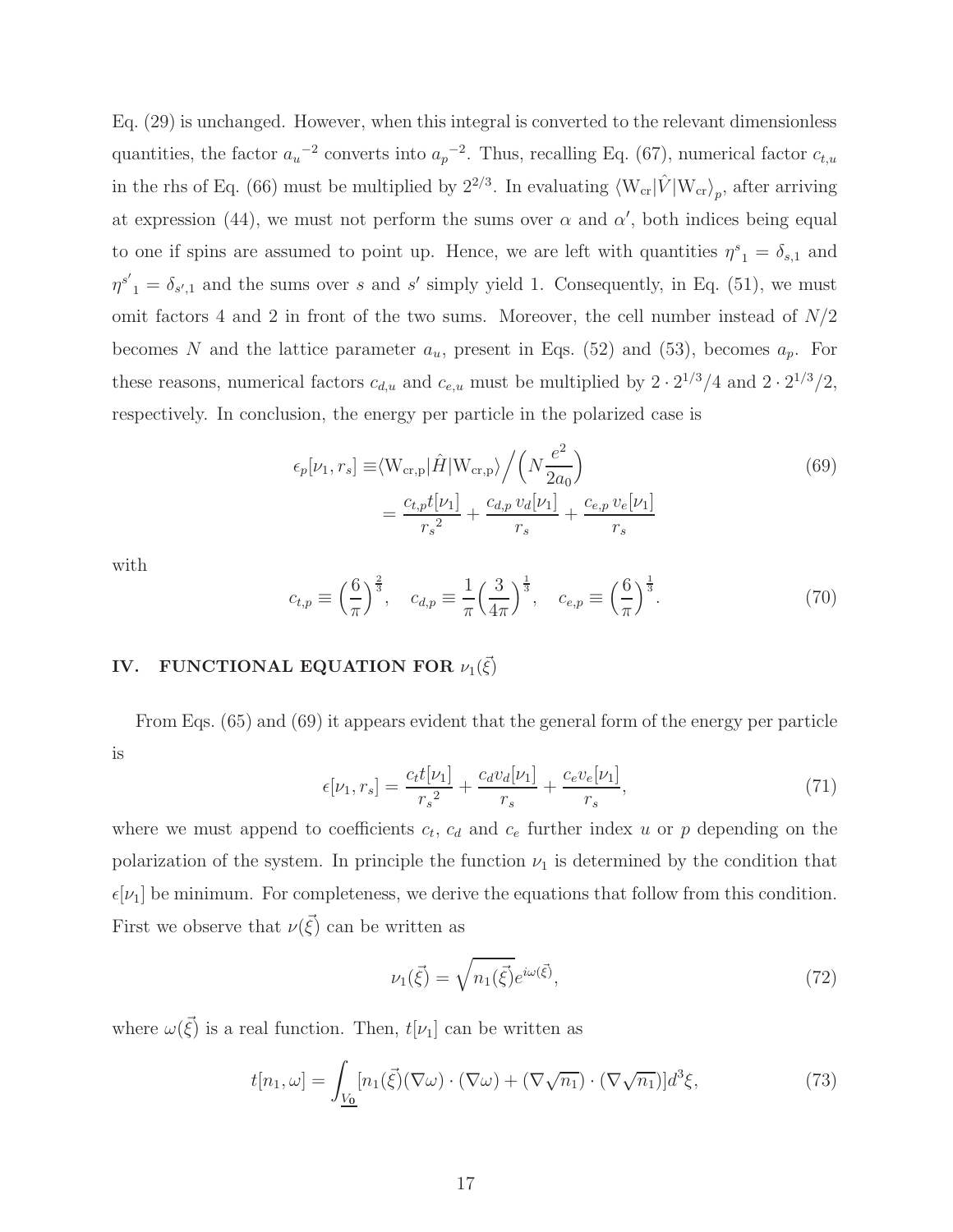while  $v_d[\nu_1] = v_d[n_1]$  and  $v_e[\nu_1] = v_e[n_1]$  since these do not depend on  $\omega(\vec{\xi})$ . Functions  $\omega(\vec{\xi})$ and  $n_1(\vec{\xi})$ , with  $n_1(\vec{\xi})$  normalized, are obtained minimizing the functional

$$
\mathcal{E}[n_1, \omega, \lambda] \equiv A t[\nu_1] + B v_d[\nu_1] + C v_e[\nu_1]
$$
  
-  $\lambda \Biggl( \int_{\underline{V_0}} n_1(\vec{\xi}) d^3 \xi - 1 \Biggr),$  (74)

where we have put  $A \equiv c_t/r_s^2$ ,  $B \equiv c_d/r_s$  and  $C \equiv c_e/r_s$ . Thus,  $n_1(\vec{\xi})$ ,  $\omega(\vec{\xi})$  and  $\lambda$  are the solutions of the following equations

$$
\frac{\delta \mathcal{E}}{\delta \omega(\vec{\xi})} = 0, \qquad \frac{\delta \mathcal{E}}{\delta n_1(\vec{\xi})} = 0,
$$
\n
$$
\frac{\partial \mathcal{E}}{\partial \lambda} = \int_{\underline{V_0}} n_1(\vec{\xi}) d^3 \xi - 1 = 0.
$$
\n(75)

Observing that

$$
\frac{\delta t[n_1,\omega]}{\delta \omega(\vec{\xi})} = -2\big[n_1(\vec{\xi})\nabla^2 \omega(\vec{\xi}) + (\nabla n_1) \cdot (\nabla \omega)\big],\tag{76}
$$

$$
\frac{\delta t[n_1,\omega]}{\delta n_1(\vec{\xi})} = (\nabla\omega) \cdot (\nabla\omega) - n_1^{-1/2} \nabla^2 n_1^{-1/2},\tag{77}
$$

$$
\frac{\delta g_1(\vec{\xi'})}{\delta n_1(\vec{\xi})} = n_1(\vec{\xi'} + \vec{\xi}) + n_1(\vec{\xi'} - \vec{\xi}),\tag{78}
$$

the first two equations of (75) respectively convert into

$$
n_1(\vec{\xi})\nabla^2\omega(\vec{\xi}) + (\nabla n_1(\vec{\xi})) \cdot (\nabla \omega(\vec{\xi})) = 0,
$$
\n(79)

and

$$
- A \nabla^2 n_1^{1/2} (\vec{\xi}) + A n_1^{1/2} (\vec{\xi}) \nabla \omega (\vec{\xi}) \cdot \nabla \omega (\vec{\xi})
$$
  
+ 
$$
2 B n_1^{1/2} (\vec{\xi}) \sum_{\mathbf{m} \in \mathcal{Z}^3}{}' \frac{\tilde{n}_1 (\pi \mathbf{m}) \cos(\pi \mathbf{m} \cdot \vec{\xi})}{|\mathbf{m}|^2}
$$
  
- 
$$
C n_1^{1/2} (\vec{\xi}) \int_{\frac{2V_0}{\vec{\xi}}} \frac{n_1 (\vec{\xi'} + \vec{\xi}) + n_1 (\vec{\xi'} - \vec{\xi})}{|\vec{\xi'}|} d^3 \xi'
$$
  
= 
$$
\lambda n_1^{1/2} (\vec{\xi}). \tag{80}
$$

Thus, the SLQCS of form  $(19)$  or  $(68)$ , which yields the minimum expectation value of  $\hat{H}$ , is determined by the real functions  $\omega(\vec{\xi})$  and  $n_1(\vec{\xi})$  that solve Eqs. (79) and (80) within the cell  $V_0$  under the further conditions that  $\omega(\vec{\xi})$  and  $n_1(\vec{\xi})$  are periodic and that  $n_1(\vec{\xi})$  is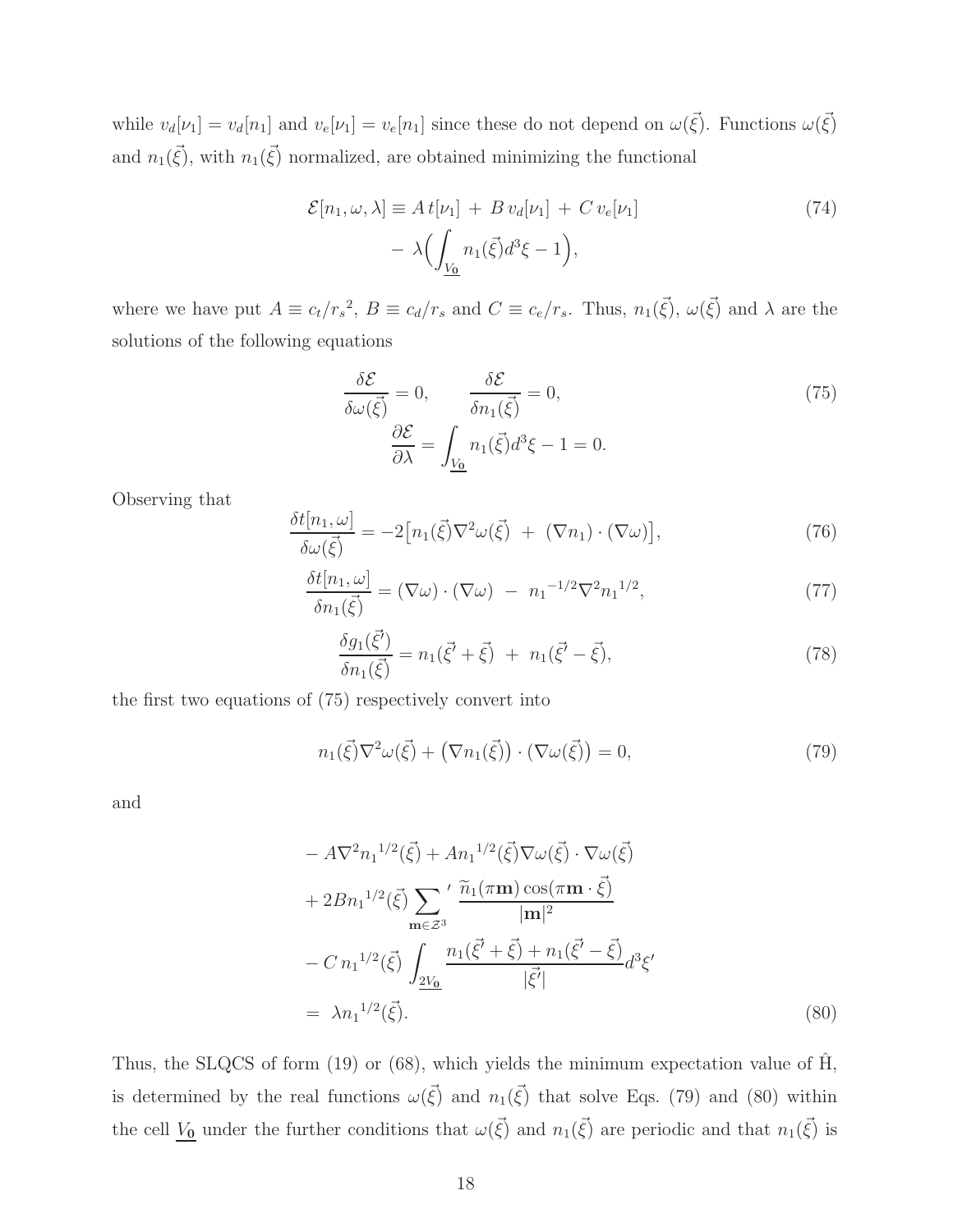non-negative and normalized. The periodicity condition can explicitly be accounted for by expanding  $\omega(\vec{\xi})$  and  $n_1(\vec{\xi})$  in terms of the complete orthonormal set of functions  $\Phi_{\mathbf{m}}(\vec{\xi}) \equiv$  $e^{i \mathbf{m} \cdot \vec{\xi}} / \sqrt{8}$  and substituting the expansions in the above two equations. We do not report the resulting equations for the coefficients of the expansions because the resulting equations look more involved than Eqs. (79) and (80).

The derivation of Eqs. (79) and (80) coincides with that of the HF equations reported in §2 of  $[16]$  because in both cases one minimizes the expectation value of  $\hat{H}$  over a determinantal wave function. However, in contrast with  $[$ <sup>16</sup> $]$ , the SLQCS approach assumes that the N eigenfunctions are now the functions defined as being equal to  $\nu(\vec{\xi} + \mathbf{m})$  inside the **m**th cell and zero elsewhere. This fact authomatically ensures their orthogonality and explains why Eq.s (79) and (80) involve a single function  $[\nu_1(\vec{\xi})]$  and a single eigenvalue [ $\lambda$ ]. These considerations deserve a further remark. One would expect that  $\langle W_{cr}|\hat{V}|W_{cr}\rangle$  contains a direct and an exchange term because  $|W_{cr}\rangle$  is a completely antisymmetric state, but the fact that two different eigenfuntions have supports with a void intersection implies that SLQCSs by construction yield exchange and correlation contributions equal to zero.

To better understand the assumptions underlying the SLQCS choice, we observe that a normalized quantum state relevant to  $N$  particles confined to box  $V$  can generally be written as

$$
|\Psi\rangle \equiv \int_{V^{\otimes N}} \frac{\bar{\phi}(\mathbf{x}_1, \dots, \mathbf{x}_N)}{\sqrt{N!}} \hat{\psi}_1^{\dagger}(\mathbf{x}_1) \cdots \hat{\psi}_1^{\dagger}(\mathbf{x}_N) d\mathbf{x}_1 \cdots d\mathbf{x}_N |0\rangle, \tag{81}
$$

where  $\phi(\mathbf{x}_1, \ldots, \mathbf{x}_N)$  is a normalized and completely antisymmetric function. (For notational simplicity, we shall confine ourselves to the full polarized case till the end of this section.) The fundamental state is determined by the function  $\phi_0(\mathbf{x}_1, \dots, \mathbf{x}_N)$ , implicitly dependent on  $r_s$ , that makes the expectation of H over the resulting  $|\Psi_0\rangle$  minimum. In its fundamental state, the system, characterized by a translation invariant Hamiltonian, will have a crystalline behaviour at a given  $r_s$  value if  $\phi_0(\mathbf{x}_1, \dots, \mathbf{x}_N)$  is such that

$$
n(\mathbf{r}) \equiv \langle \Psi_0 | \hat{n}(\mathbf{r}) | \Psi_0 \rangle =
$$
  
\n
$$
N \int_{V^{\otimes (N-1)}} |\phi_0(\mathbf{r}, \mathbf{x}_2, \dots, \mathbf{x}_N)|^2 d\mathbf{x}_2 \cdots d\mathbf{x}_N
$$
\n(82)

turns out to be a periodic function. In this case, state (81) with  $\phi = \phi_0$  is the exact quantum crystalline fundamental state and the resulting energy will have a null correlation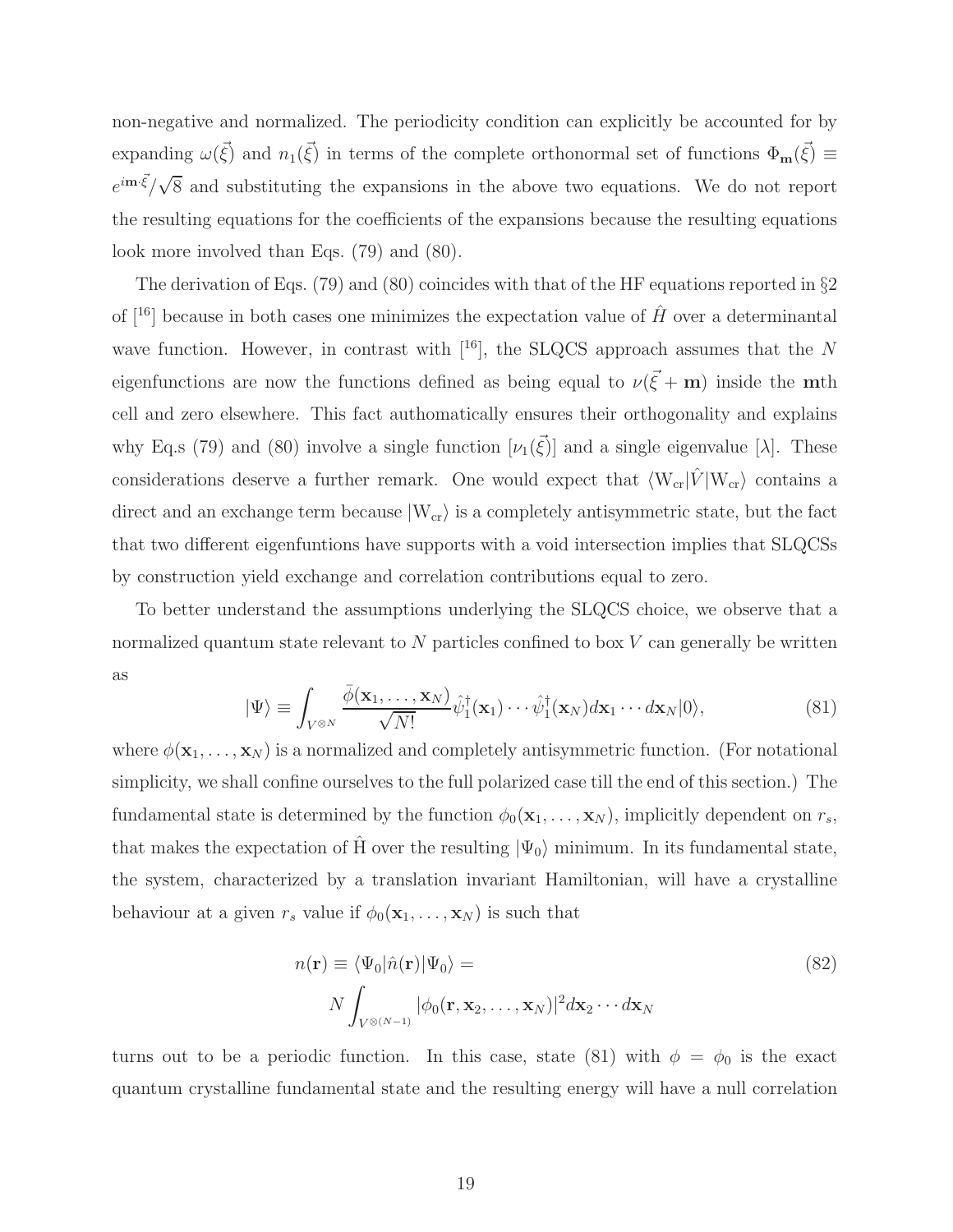contribution. It is straightforward to check that states of form (68) correspond to the choice

$$
\phi_0(\mathbf{x}_1, \mathbf{x}_2, \dots, \mathbf{x}_N) = \sum_P (-1)^P \times
$$
\n
$$
(\nu(\mathbf{x}_{i_1}) \theta(\mathbf{x}_{i_1} \in V_1)) \cdots (\nu(\mathbf{x}_{i_N}) \theta(\mathbf{x}_{i_N} \in V_N)),
$$
\n(83)

where the sum runs over all possible permutation of  $\{1, \ldots, N\}$  and  $(-)^P$  is the parity of permutation  $\{i_1, \ldots, i_N\}$ . According to this relation, function  $\phi_0$  is equal to zero if two or more of its variables fall within the same cell. Consequently, by choosing a SLQCS of form (68) one implicitly assumes that the pair correlation function  $\langle \Psi_{cr,p}|\hat{n}(\mathbf{r}_1)\hat{n}(\mathbf{r}_2)|\Psi_{cr,p}\rangle$ , (*i.e.* the probability density of finding two particles at two different points  $\mathbf{r}_1$  and  $\mathbf{r}_2$ ) is respectively equal to zero or  $n(\mathbf{r}_1)n(\mathbf{r}_2)$  depending on whether  $\mathbf{r}_1$  and  $\mathbf{r}_2$  lie in the same or in different cells. This behaviour is radically different from that obtained by (81) that neither factorizes nor, more importantly, vanishes if  $r_1$  and  $r_2$  lie in the same cell. For this reason, the SLQCS approach fails in describing the "fluctuations" in the electron density. One expects that when these are important the SLQCS results will not be accurate. However, in the limit of a very narrow  $n(\mathbf{r})$ , the SLQCS aforesaid beahaviour is similar to that of an ideal classical crystal with a point-like particle within its unit cell so that the SLQCS description can be realistic only within the  $r_s$  region where the system is crystalline and  $n(\mathbf{r})$  turns out to be rather narrow.

### V. A NUMERICAL APPLICATION

Instead of numerically solving Eqs. (79) and (80), which appears to be a rather involved problem, we shall determine the  $r_s$  region where inequality

$$
\langle \Psi_{cr} | \hat{H} | \Psi_{cr} \rangle \langle \mathbf{F}_u | \hat{H} | \mathbf{F}_u \rangle \tag{84}
$$

is obeyed confining ourselves to SLQCS defined by a particular class of  $\nu_1(\vec{\xi})$  functions. Clearly, the resulting region will be smaller and the expectation value larger than those obtained by solving Eqs. (79) and (80). Nonetheless, the results appear to be interesting. Hence, we shall assume that  $\nu_1(\vec{\xi})$  has the functional form

$$
\nu_1(\vec{\xi}, \alpha) \equiv G(\xi_1, \alpha) G(\xi_2, \alpha) G(\xi_3, \alpha) \tag{85}
$$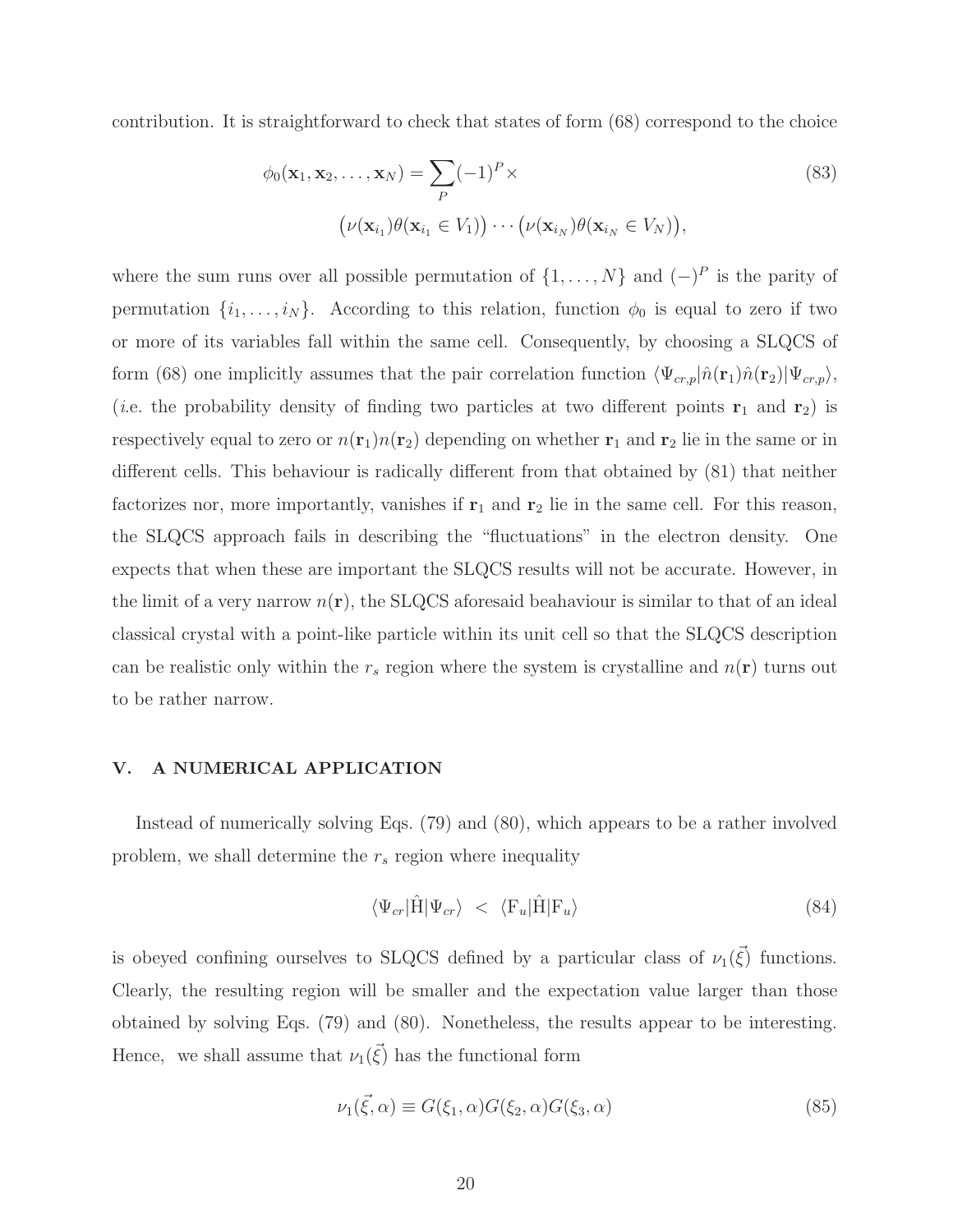with

$$
G(\xi, \alpha) \equiv C(\alpha)e^{-\alpha \xi^2/(1-\xi^2)},\tag{86}
$$

$$
C(\alpha) \equiv \left(\sqrt{\pi}\Psi(\frac{1}{2}, 0; 2\alpha)\right)^{-1/2},\tag{87}
$$

where  $\alpha$  is a real positive parameter to be determined by a minimization procedure and  $\Psi(\frac{1}{2},0;2\alpha)$  is a specialization of  $\Psi(a,c;z)$ , the confluent Hypergeometric function defined in §2.5 of Ref. [32]. The reported  $C(\alpha)$  expression ensures that

$$
\int_{-1}^{1} G^2(\xi, \alpha) d\xi = 1.
$$
 (88)

Functional choice (85) implicitly assumes that  $\omega(\vec{\xi}) \equiv 0$ . Further, we assume that  $\nu_1(\vec{\xi}, \alpha)$ is an even non-negative function, fully symmetric in variables  $\xi_1, \xi_2, \xi_3$ , the components of  $\vec{\xi}$  varying within the interval [−1, 1]. These assumptions imply that we are considering a crystal with a simple cubic structure. Moreover, functional choice (86) implies that  $\nu_1(\vec{\xi}, \alpha)$ and all its partial derivatives approach zero as  $\vec{\xi}$  approaches the cell boundary. Then, their FTs decrease rather quickly as the momentum increases and the series involving the FTs can safely be truncated. The factorized dependence of  $\nu_1$  on  $\xi_1, \xi_2$  and  $\xi_3$  simplifies some of our results. In particular it results that

$$
t(\alpha) = 6 \int_0^1 \left[ \frac{dG(\xi, \alpha)}{d\xi} \right]^2 d\xi,
$$
\n(89)

$$
g_1(\vec{\xi}, \alpha) = \prod_{j=1}^3 G_1(\xi_j, \alpha),
$$
\n(90)

$$
\widetilde{g}_1(\pi \mathbf{m}, \alpha) = \prod_{j=1}^3 \left[ \widetilde{G}^2(\pi m_j, \alpha) \right]^2, \tag{91}
$$

$$
v_d(\alpha) = \sum_{\mathbf{m}\in\mathcal{Z}^3} \frac{\prod_{j=1}^3 \left[\widetilde{G}^2(\pi m_j, \alpha)\right]^2}{|\mathbf{m}|^2}
$$
(92)

$$
v_e(\alpha) = -48 \int_0^2 G_1(\xi_1, \alpha) d\xi_1 \int_0^{\xi_1} G_1(\xi_2, \alpha) d\xi_2 \times
$$

$$
\int_0^{\xi_2} \frac{G_1(\xi_3, \alpha)}{\sqrt{\xi_1^2 + \xi_2^2 + \xi_3^2}} d\xi_3
$$
(93)

where

$$
G_1(\xi, \alpha) = \int_{-1}^{1} G^2(\xi + \xi', \alpha) G^2(\xi', \alpha) d\xi'
$$
 (94)

$$
\widetilde{G}^2(q,\alpha) = 2 \int_0^1 \cos(q\xi) G^2(\xi,\alpha) d\xi.
$$
\n(95)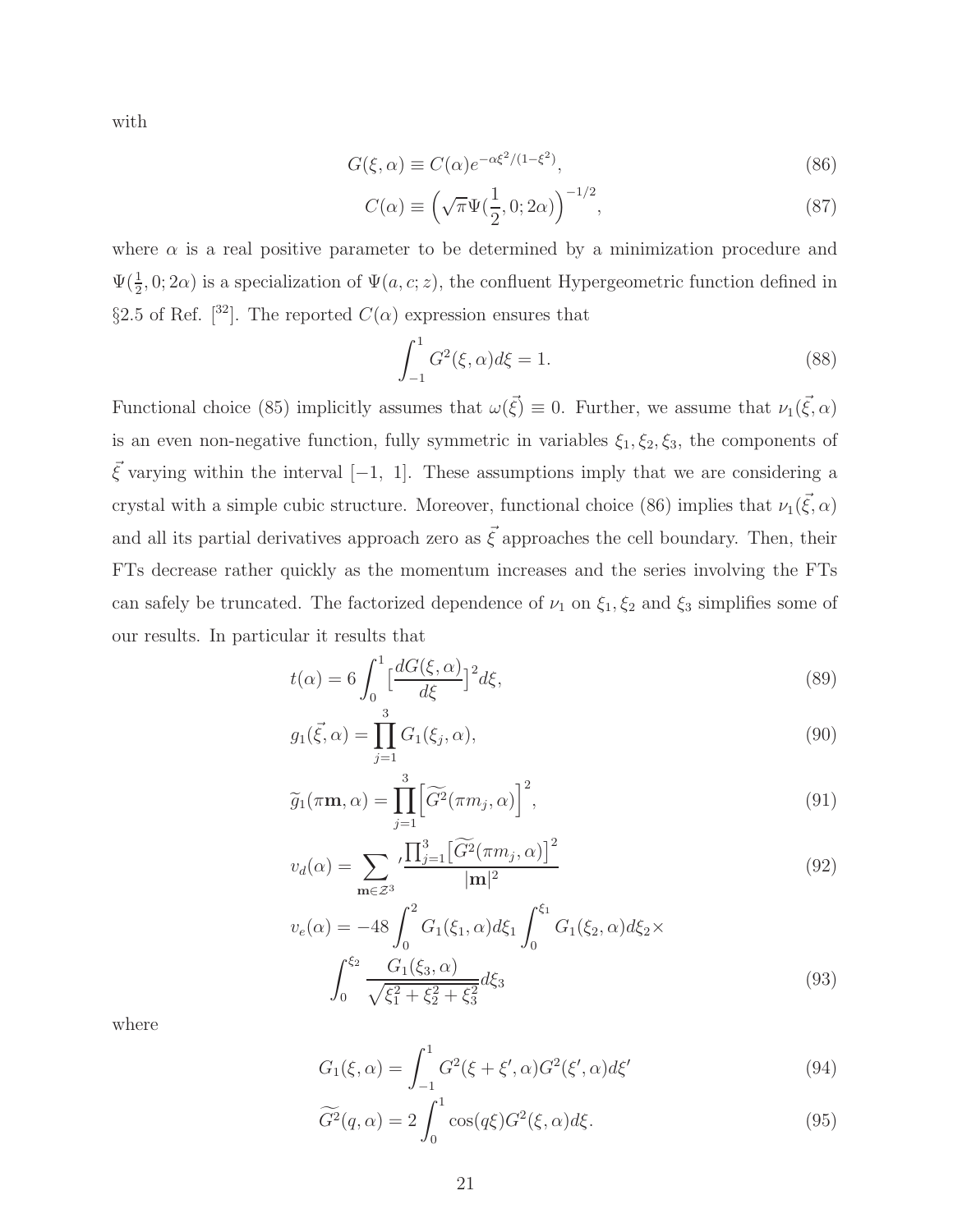

FIG. 3: Left: unpolarized case. Continuous curve:  $Log_{10}[c_{t,u}t(\alpha)]$  vs.  $Log_{10}(\alpha)$ ; short dash:  $c_{d,u}v_d(\alpha)$ ; dot-dash:  $c_{e,u}v_e(\alpha)$ ; long dash:  $c_{d,u}v_d(\alpha) + c_{e,u}v_e(\alpha)$ . Right: the same quantities for the polarized case; the horizontal axis values must be shifted by -3. Finally, the two dotted curves show the best  $\alpha$  value [as  $Log_{10}(\alpha)$  on the horizontal axis, in terms of  $Log_{10}(r_s)$ , on the vertical axis] for the unpolarized (left) and polarized (right) case, respectively.

The above equations makes it evident that the determination of  $t(\alpha)$ ,  $v_e(\alpha)$  and  $v_d(\alpha)$  is numerically straightforward. In fact, the integrals must be performed over compact sets where the integrands are continuous while series (91) can safely be truncated because  $G^2(q, \alpha)$ , as shown in Appendix A, asymptotically decreases as

$$
\widetilde{G}^2(q,\alpha) \approx \frac{2\alpha^{1/4}e^{3\alpha/2 - \sqrt{2q\alpha}}}{\Psi(1/2,0,2\alpha)q^{3/4}}\sin(q-\sqrt{2q\alpha}+\pi/8). \tag{96}
$$

In practice, integrals  $(89)$ ,  $(94)$  and  $(95)$  have been numerically determined considering  $10<sup>8</sup>$ intermediate points; the  $\xi_1, ..., \xi_3$  spacing in Eq. (93) was taken equal to 10<sup>-4</sup> and the largest absolute value of each component of **m** in Eq. (92) equal to 30. Moreover, quantities  $t(\alpha)$ ,  $v_d(\alpha)$  and  $v_e(\alpha)$  were evaluated over a grid of  $\alpha$  values that span the intervals  $(0, 1]$  and [1, 10] with spacings respectively equal to 0.025 and 0.25. The correspondent values are denoted by  $t_{a,j} = t_a(\alpha_j)$ ,  $v_{d,a,j}$  and  $v_{e,a,j}$ , with  $a = u, p$  and  $j = 1, \ldots, 80$ , and are plotted in Fig. 3. Once they are substituted in Eqs. (65) and (70) one respectively obtains quantities  $\epsilon_u(\alpha_j, r_s)$  and  $\epsilon_p(\alpha_j, r_s)$ . Finally, the energies per particle in the unpolarized and polarized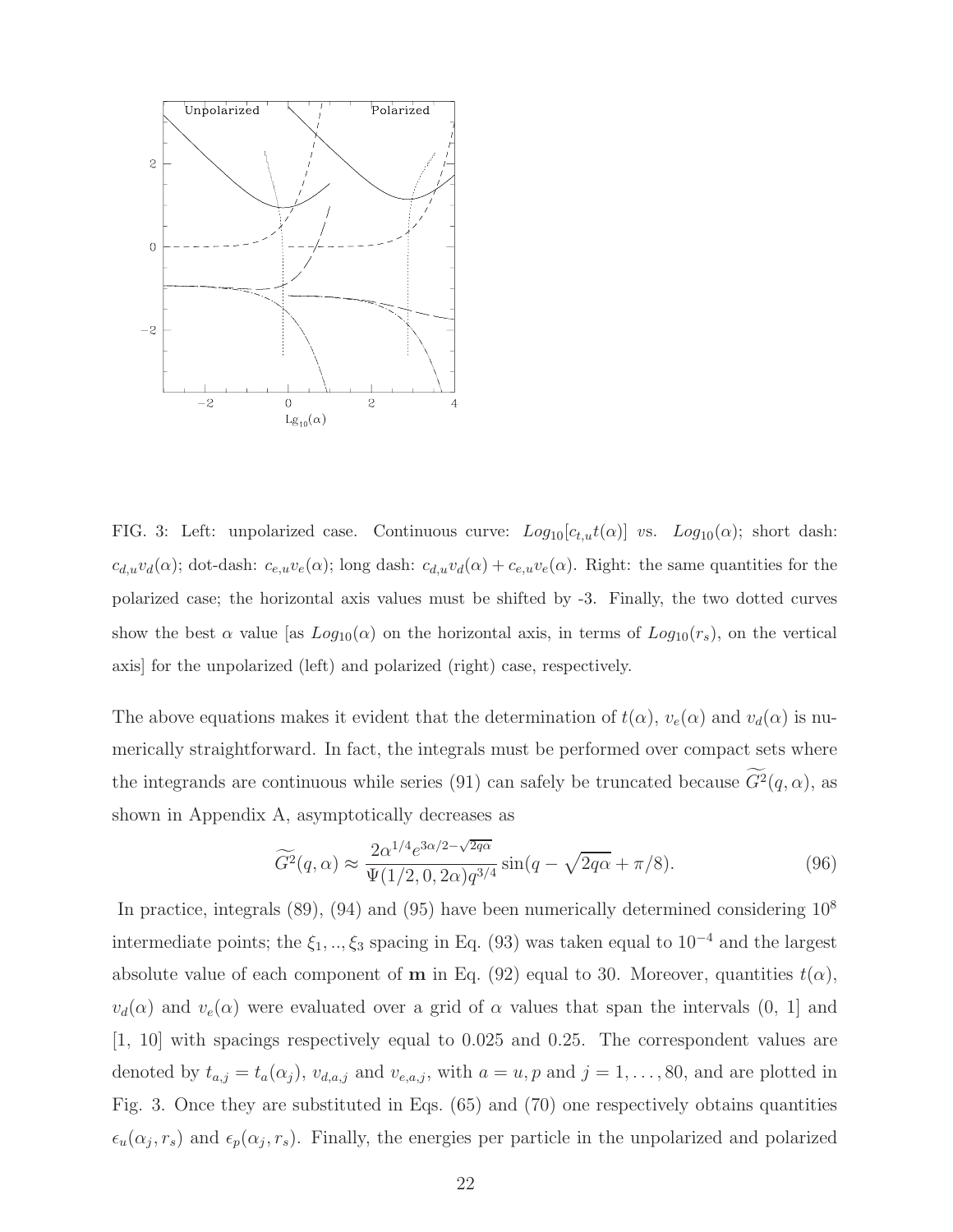case respectively are

$$
\epsilon_{wcr,u}(r_s) \equiv \min_j \epsilon_u(\alpha_j, r_s) \tag{97}
$$

and

$$
\epsilon_{wcr,p}(r_s) \equiv \min_j \epsilon_p(\alpha_j, r_s). \tag{98}
$$

The two minimizations also determine the  $\alpha$  value associated to a given  $r_s$  value in the unpolarized and polarized case. The corresponding  $\alpha_u(r_s)$  and  $\alpha(r_s)$  functions are plotted in Fig. 3. The quantities  $\epsilon_{wcr,u}(r_s)$  and  $\epsilon_{wcr,p}(r_s)$  are plotted in Figs. 1 and 2 together with the other approximations mentioned in sect. I. Their comparison with the relevant HF energies shows that the SLQCS approach predicts that the unpolarized and polarized jellium models respectively acquire a simple cubic structure as  $r<sub>s</sub>$  becomes greater than 90 and 28, and that the stable phase is the polarized one as  $r_s > 8.5$ . The most recent QMC result<sup>22</sup> locates the jellium model's transition from the homogeneous phase to the polarized bcc structure at  $r_s = 106 \pm 1$ . Further at  $r_s = 100$ , the energy per particle [in Rydberg] is: -0.0112 by Eq. (3); -0.01448 by the SLQCS approach; -0.014986 by the general HF approach<sup>30</sup>, -0.01526 by Eq. (9) and  $-0.0153530(8)$  by QMC<sup>22</sup>. These values show that the relevant correlation contributions decrease, i.e. electron interactions are better accounted for, as we go from the first to the last approximation. Moreover, the fact that the values of the second and third approximation are nearly identical indicates that the SLQCS is close to the crystalline HF one, which also predicts a vanishing  $n(\mathbf{r})$  on the cell border (see Fig. 5 of Ref.<sup>[22</sup>]). A further comparison is possible with the bcc QMC values<sup>22</sup> at  $r_s = 125, 150$  and 200 (in the last case, we consider the energy values resulting from Eq. (12) of Drummond et al.'s). In the three cases the relative errors of the SLQCS values with respect to the QMC ones respectively are: 4.9%, 4.3% and 2.0%. These results show that as the dilution increases the SLQCS more completely accounts for all electron interactions. The reason is probably the following. The dotted  $\alpha_p(r_s)$  curve, reported in Fig.3, shows that the sharpness of the resulting particle density increases as  $r_s$  increases and this fact, as explained at the end of the previous section, makes the SLQCS approach more reliable.

## VI. CONCLUSIONS

Similarly to the HF analysis of  $30$ , this paper provides another application of the Rayleigh-Ritz principle to the Wigner crystal by considering the exact many-body Hamiltonian, in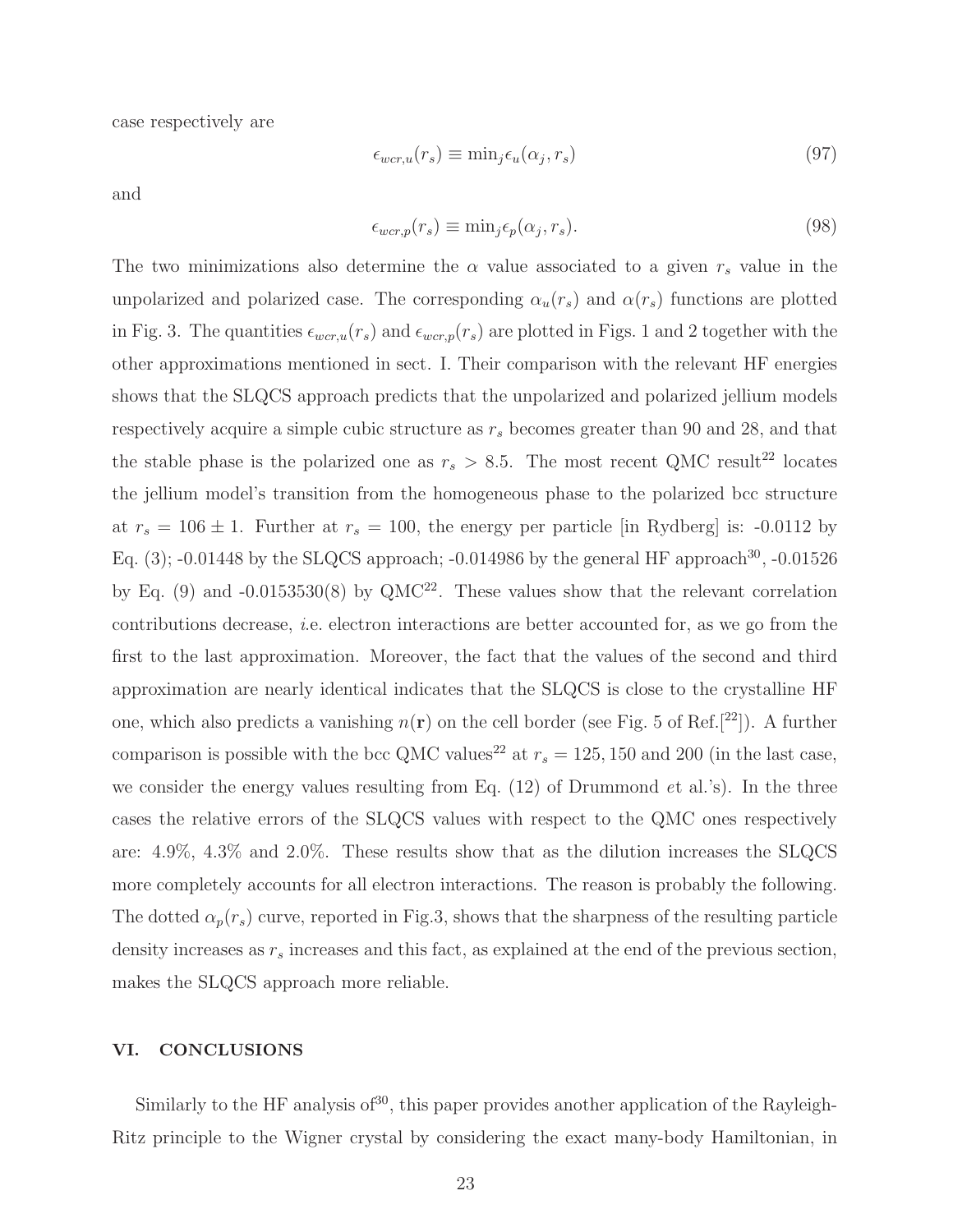contrast with Wigner's and Carr's analyses. To this aim, we considered a class of quantum crystalline states that are essentially determined by the electron density within the unit cell and, by construction, allow no fluctuation in the electron number within each cell. These SLQCSs have the advantage of making the numerical evaluation of the expectation value of the Hamiltonian very simple if one assumes a convenient functional form for the electron density. In this way, one easily obtains an upper bound for the energy of the fundamental state of the jellium model. The comparison of this bound with that obtained by the HF procedure, also based on the variational Rayleigh-Ritz principle, shows that the HF bound is better for the reasons explained in sect. IV. However, the comparison of the SLQCS energies with the HF and the QMC ones shows that the SLQCS values approach to the latter as the density decreases and this indicates that the fluctuations in the electron density within each cell decrease with the density. Finally, the fact the SLQCS approach is a HF one implies that its results can be improved by the perturbative procedure of Moller and Posselt<sup>33</sup>.

#### Acknowledgments

I thank Renato Nobili for a critical reading of the manuscript.

# APPENDIX A: ASYMPTOTIC BEHAVIOUR OF  $G^2(q,\alpha)$

To show that, as  $q \to \infty$ , Eq. (96) is the leading asymptotic term of  $G^2(q, \alpha)$ , defined by Eq. (95), we put

$$
g(q,\alpha) \equiv \widetilde{G}^2(q,\alpha) / C^2(\alpha) = 2e^{2\alpha} \Re \left[ e^{-iq} F(q,2\alpha) \right]
$$
 (A1)

with

$$
F(q,\alpha) \equiv \int_0^1 e^{iqt - \frac{\alpha}{t(2-t)}} dt.
$$
 (A2)

Denoting the above integrand by  $f(t, \alpha)$ , one sees that f is an analytic function throughout the complex plane  $t = u + iv$  deprived of the points 0, 2 and  $\infty$ . Integral (A2) can be written as

$$
i\int_0^a f(iv,\alpha)dv + \int_{i\,a}^{1+i\,a} f(u+i\,a,\alpha)du
$$
  
+ 
$$
i\int_a^0 f(1+i\,v,\alpha)dv.
$$
 (A3)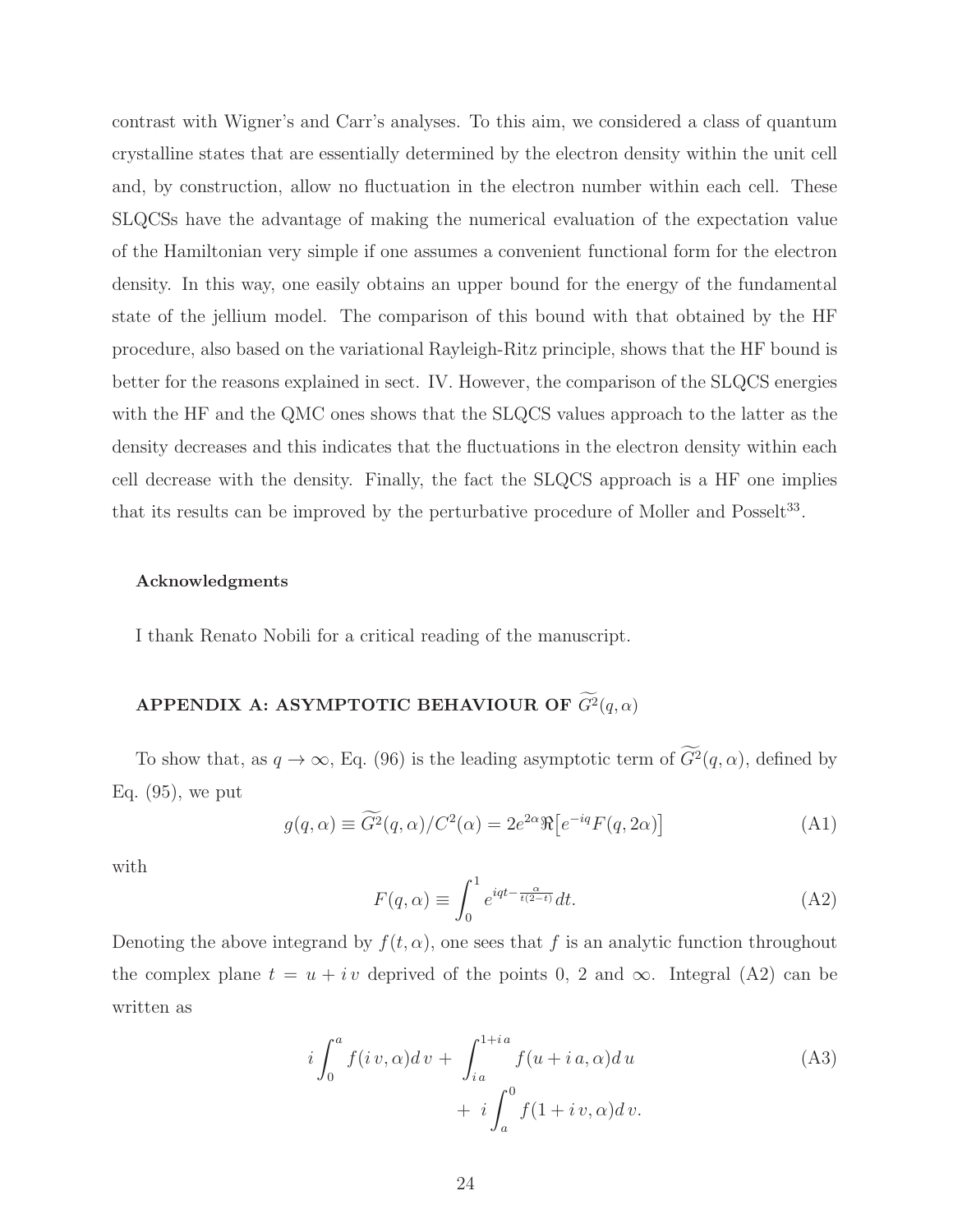In the limit  $a \to \infty$ , one easily verifies that the second integral vanishes because the integral exponentially decreases if  $q > 0$ . The integrand of the third integral reads

$$
e^{iq}e^{-qv-\alpha v^2/(1+v^2)},
$$

so that, in the limit  $a \to \infty$  one finds

$$
-ie^{iq}\int_0^\infty e^{-qv-\alpha v^2/(1+v^2)}dv.
$$

This expression, multiplied by  $e^{-iq}$  as required by Eq. (A1), is an imaginary quantity and, consequently, it does not contribute to  $g(q, \alpha)$ . Thus, we find that

$$
g(q,\alpha) = 2e^{2\alpha} \Im \left[e^{-iq} \int_0^\infty f_1(v,\alpha) dv\right],\tag{A4}
$$

$$
f_1(v, \alpha) \equiv e^{-qv - \alpha/(4+v^2) + i2\alpha/(v(4+v^2))}.
$$
 (A5)

As  $q \to \infty$ , the only region  $v \approx 0$  contributes to integral (A4), so that the integrand can fairly be approximated by  $e^{-\alpha/4 + i\alpha/2v}$  and the the asymptotic behaviour of  $g(q, \alpha)$  is determined by that of

$$
\mathcal{J}(q,\alpha) \equiv \int_0^\infty e^{-qv + i\alpha/2v} dv \tag{A6}
$$

due to the relation

$$
g(q,\alpha) \approx 2e^{2\alpha} \Im \left[e^{-iq} e^{-\alpha/4} \mathcal{J}(q,\alpha)\right]. \tag{A7}
$$

Considering the new integration variable  $t = v\sqrt{q/2\alpha}$  we find that

$$
\frac{x\mathcal{J}_1(x)}{2\alpha} \equiv \frac{\sqrt{q}\mathcal{J}(q,\alpha)}{\sqrt{2\alpha}} = \int_0^\infty e^{-x(t-i/t)} dt
$$

$$
= \int_0^\infty e^{-xh(t)/dt} dt
$$
(A8)

where we have put  $h(t) \equiv (t - i/t)$  and  $x \equiv \sqrt{2\alpha q}$ . We apply now the saddle point method (see, e.g., Ref. [34]). Thus, we look for the points of the complex plane  $t = u + iv$  where the derivative of  $h(t)$  vanishes. These points are

$$
t_1 = e^{-i\pi/4} = \frac{1-i}{\sqrt{2}}
$$
 and  $t_2 = e^{3i\pi/4} = \frac{-1+i}{\sqrt{2}}$ . (A9)

The steepest descents through the above two points are determined by the condition  $\Im[h(t)] = const.$  In particular, the two steepest descents through  $t_1$  respectively have para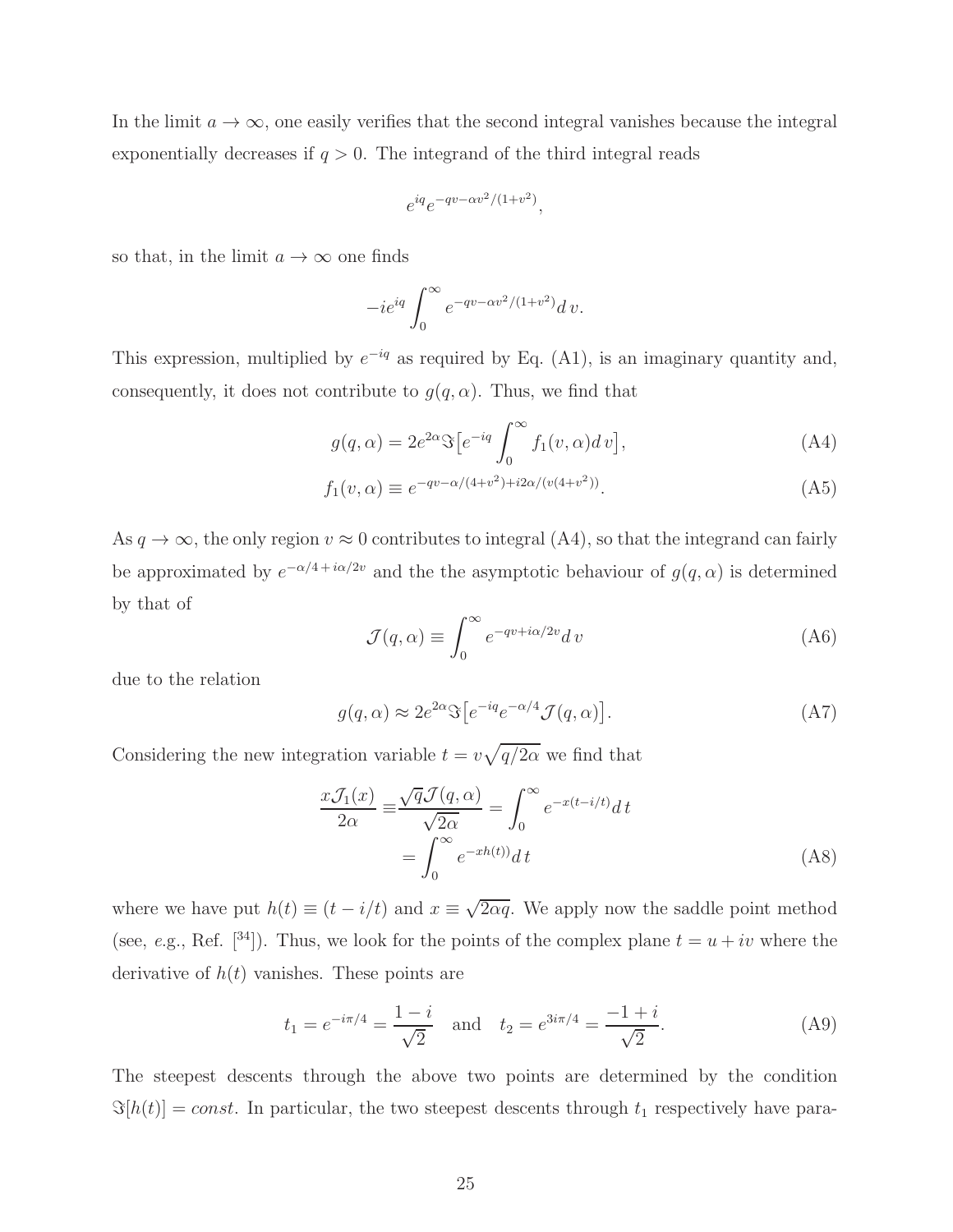metric equations

$$
u_1(v) = \frac{1 - \sqrt{\Delta(v)}}{2(v + \sqrt{2})}, \quad 0 < v < -1/\sqrt{2}, \tag{A10}
$$

$$
u_2(v) = \frac{1 + \sqrt{\Delta(v)}}{2(v + \sqrt{2})}, \quad -1/\sqrt{2} < v < -\sqrt{2}, \tag{A11}
$$

with

$$
\Delta(v) \equiv 1 - 8v^2 - 8\sqrt{2}v^3 - 4v^4. \tag{A12}
$$

Moreover they form a continuous contour, the first descent going from the origin (when  $v = 0$ ) to  $t_1$  (when  $v = -1/\sqrt{2}$ ) and the second from  $t_1$  to  $(\infty - i\sqrt{2})$  (when  $v = -\sqrt{2}$ ). Considering the further linear contour joining  $(\infty - i\sqrt{2})$  to  $(\infty + i 0)$ , integral (A8) can be written as

$$
\int_0^{-1/\sqrt{2}} e^{-xh(u_1(v)+iv)} \left( (u'_1(v)+i) \right) dv \n+ \int_{-1/\sqrt{2}}^{-\sqrt{2}} e^{-xh(u_2(v)+iv)} \left( (u'_1(v)+i) \right) dv \n+ i \int_{-\sqrt{2}}^0 e^{-xh(\infty+iv)} dv.
$$
\n(A13)

The last integral vanishes because  $x > 0$  and  $h(\infty + iv) = \infty$  in the considered integration domain. Further, as  $v \to 0$  and as  $v \to -\sqrt{2}$  it results that  $\Re[h(u_1(v) + iv)] \to \infty$  and  $\Re[h(u_2(v) + iv)] \to \infty$ . Since we are interested in the large x behaviour, the main contributions to the remaining two integrals in Eq.  $(A13)$  arise from the v-values very close to  $-1/\sqrt{2}$ . Expanding  $\Re(h(u_1(v) + iv))$  and  $\Re(h(u_2(v) + iv))$  around  $v = -1/\sqrt{2}$  one finds

$$
\Re(h(u_1(v) + iv)) = \Re(h(u_2(v) + iv))
$$
  

$$
\sqrt{2} + 2(2 + \sqrt{2})(v + 1/\sqrt{2})^2 + o
$$

and integral (A8), equal to Eq. (A13), asymptotically behaves as

$$
(1 + \sqrt{2} - i) \int_{-\infty}^{\infty} e^{-x[(1-i)\sqrt{2} + 2(2+\sqrt{2})(v+1/\sqrt{2})^2)]} dv =
$$
  

$$
(1 + \sqrt{2} - i) e^{-x(1-i)\sqrt{2}} \sqrt{\frac{\pi}{2x(2+\sqrt{2})}} e^{-\sqrt{2}x}.
$$
 (A14)

Combining Eqs. (A14), (A8), (A7) and (A1), one finds that the leading asymptotic term of  $G^2(q,\alpha)$  is that specified by Eq. (96).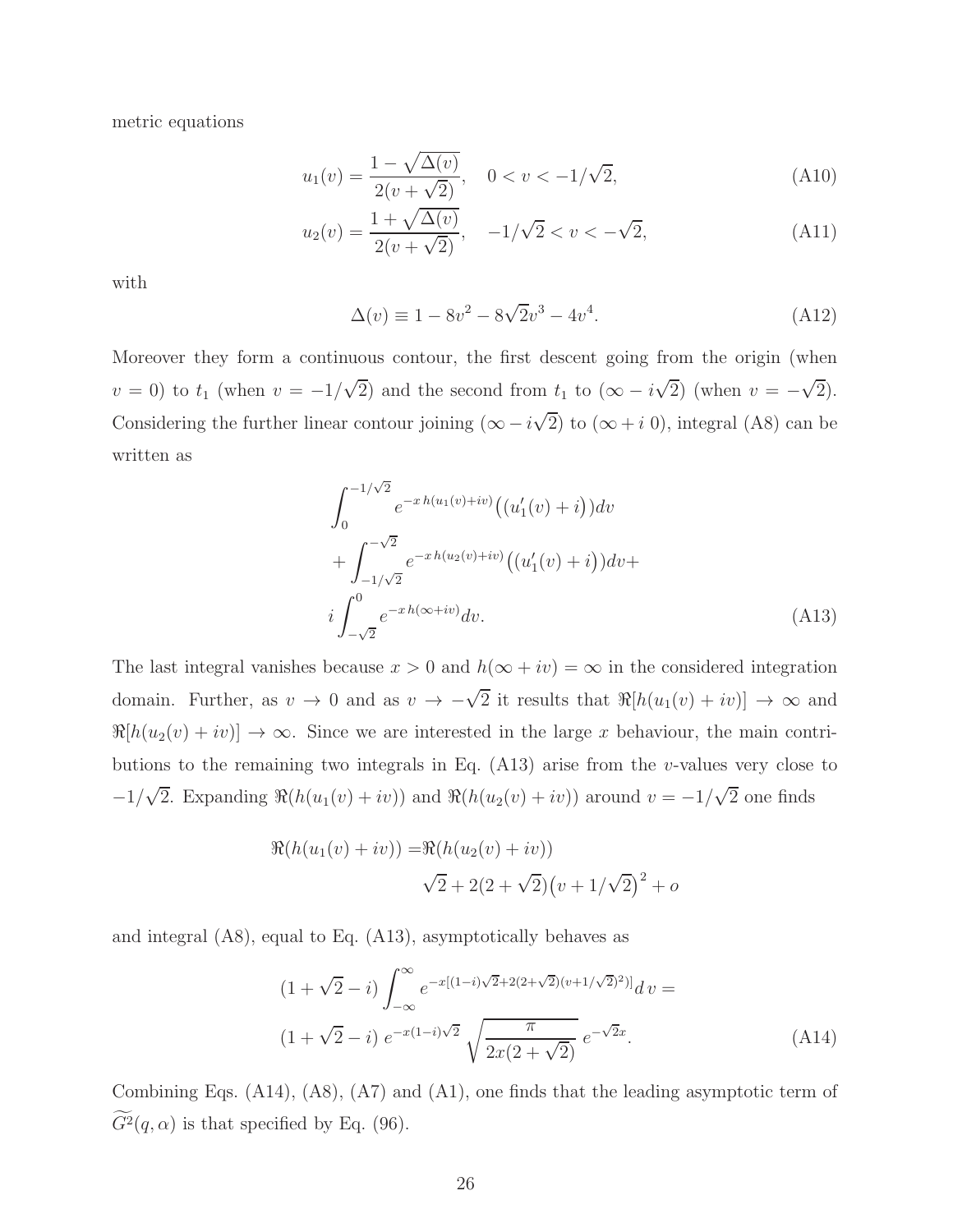- ∗ Electronic address: ciccariello@pd.infn.it
- <sup>1</sup> F.J. Dyson and A. Lenard, *J. Math. Phys.* 8, 423, (1967).
- <sup>2</sup> A. Lenard and F.J. Dyson, *J. Math. Phys.*, **9.**, 698, (1968).
- $3$  J.L. Lebowitz and E.H. Lieb, *Phys. Rev. Lett.*, **22**, 631, (1969).
- <sup>4</sup> E.H. Lieb, Rev. Mod. Phys, 48, 553, (1976).
- $5$  E.P. Wigner, *Phys. Rev.*, **46**, 1002, (1934).
- $6$  A.L. Fetter and J.D. Walecka, *Quantum Theory of Many-particle Systems*, (McGraw-Hill, New York, 1971).
- <sup>7</sup> W. Macke, Z. Naturforsch., 5a, 192, (1950).
- $8\,$  M. Gell-Mann and K.A. Brueckner, *Phys. Rev.*, **106**, 364, (1957).
- <sup>9</sup> L. Onsager, L. Mittag and M.J. Stephen, Ann. Physik, **18**, 71, (1966).
- <sup>10</sup> D.F. Du Bois, Ann. Phys.  $(N. Y.)$  7, 714, (1959).
- <sup>11</sup> W.J. Carr and A.A. Maradudin, Phys. Rev. 133, A371, (1964).
- <sup>12</sup> T. Endo, M. Moriuchi, Y. Takada and H. Yasuhara, *Phys. Rev. B*, **59**, 7367, (1999).
- <sup>13</sup> N.W. Ashcroft, and N.D.Mermin, *Solid State Physics*, (Harcourt Coll. Pub., New York, 1976).
- <sup>14</sup> G.D. Mahan, Many-particle Physics, (Plenum Press, New York, 1981).
- <sup>15</sup> J.P. Perdew and A. Zunger, *Phys. Rev. B* 23, 5042,  $(1981)$ .
- $16$  W.M.C. Foulkes, L. Mitas, R.J. Needs and G. Rajagopal, Rev. Mod. Phys. 73, 33, (2001).
- <sup>17</sup> D.M. Ceperley and B.J. Alder, *Phys. Rev. Lett.* **45**, 567, (1980).
- <sup>18</sup> G. Ortiz and P. Ballone, *Phys. Rev. B* 50, 1391, (1994).
- <sup>19</sup> Y. Kwon, D.M. Ceperley and R.M. Martin, *Phys. Rev B* 58, 6800, (1998).
- <sup>20</sup> G. Ortiz, M. Harris and P. Ballone, *Phys. Rev. Lett.* **82**, 5317, (1999).
- <sup>21</sup> F.H. Zong, C. Lin and D.M. Ceperley, *Phys. Rev. E* **66**, 036703, (2002).
- <sup>22</sup> N.D. Drummond, Z. Radnai, J.R. Trail, M.D. Towler and R.J. Needs, *Phys. Rev. B* 69, 085116, (2004).
- <sup>23</sup> F. Bloch, *Z. Physik* **57**, 545, (1929).
- <sup>24</sup> E.P. Wigner, Trans. Farad. Soc. 34, 678, (1938).
- $25$  W.J. Carr, *Phys. Rev.* 122, 1437, (1961).
- <sup>26</sup> G. Senatore and G. Pastore, *Phys. Rev. Lett.* **64**, 303, (1990).